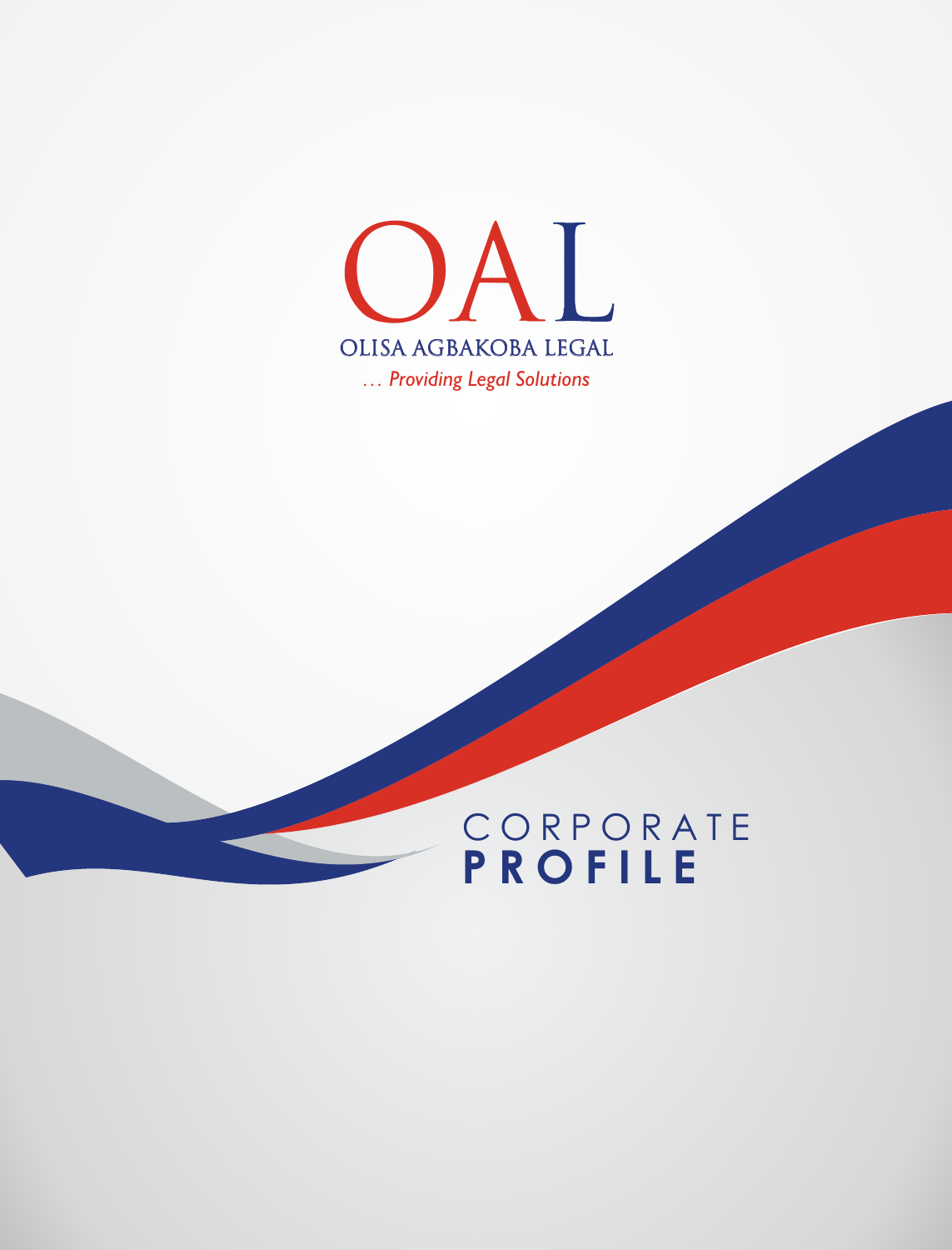

OAL is a leading world class legal solutions provider with clients in diverse sectors of the global economy.

Providing innovative legal solutions is basic to who we are and what we stand for. Our diversified skills ensure that our clients' commercial needs are satisfied promptly and professionally, always conforming to high ethical standards in the provision of quality legal service.

OAL has grown from a sole proprietorship, the model for law firms in the 60s, to a bustling practice offering innovative legal services to all sectors in Nigeria's emerging economy. The focus of OAL has always been to push through new boundaries to find solutions to legal issues and win the confidence of its clients.

Structured as a partnership, the firm operates through five practice groups. This structure ensures that members of each practice group are well suited and trained to proffer ingenious contributions to the group. We believe in teamwork to achieve our goal of getting the work done to the satisfaction of the firm and the client. Our lawyers combine years of experience in diverse practice areas and are supported by trained paralegals, administrative staff and state of the Art IT unit to add value to the services we provide.

At OAL, we are committed to excellence and this has kept us at pace with global trends in legal service provision. We recognize that law and legal principles are forever changing and that getting ahead of the competition requires Excellence, Professionalism, Innovation and Commitment.

At OAL, we believe that our lawyers are our building blocks which must be continuously molded and developed, that is why we care for the personal well-being of our lawyers, paralegals and support staff so that together we form a synergy of talents. The firm provides in-house training on various important topics such as healthcare, insurance, IT etc. We also send our lawyers for specialized training to ensure that we are constantly abreast of changes in global trends.

With an enviable track record of more than forty years of experience in the provision of legal services in Nigeria, OAL has contributed to jurisprudence in Nigeria. Our senior partner, Dr. Olisa Agbakoba is a Senior Advocate of Nigeria who championed the cause for Nigeria's democracy as a civil rights advocate; his dogged quest to improve the legal system has been demonstrated by his important contributions to the polity of legal discourse on topical legal and constitutional issues.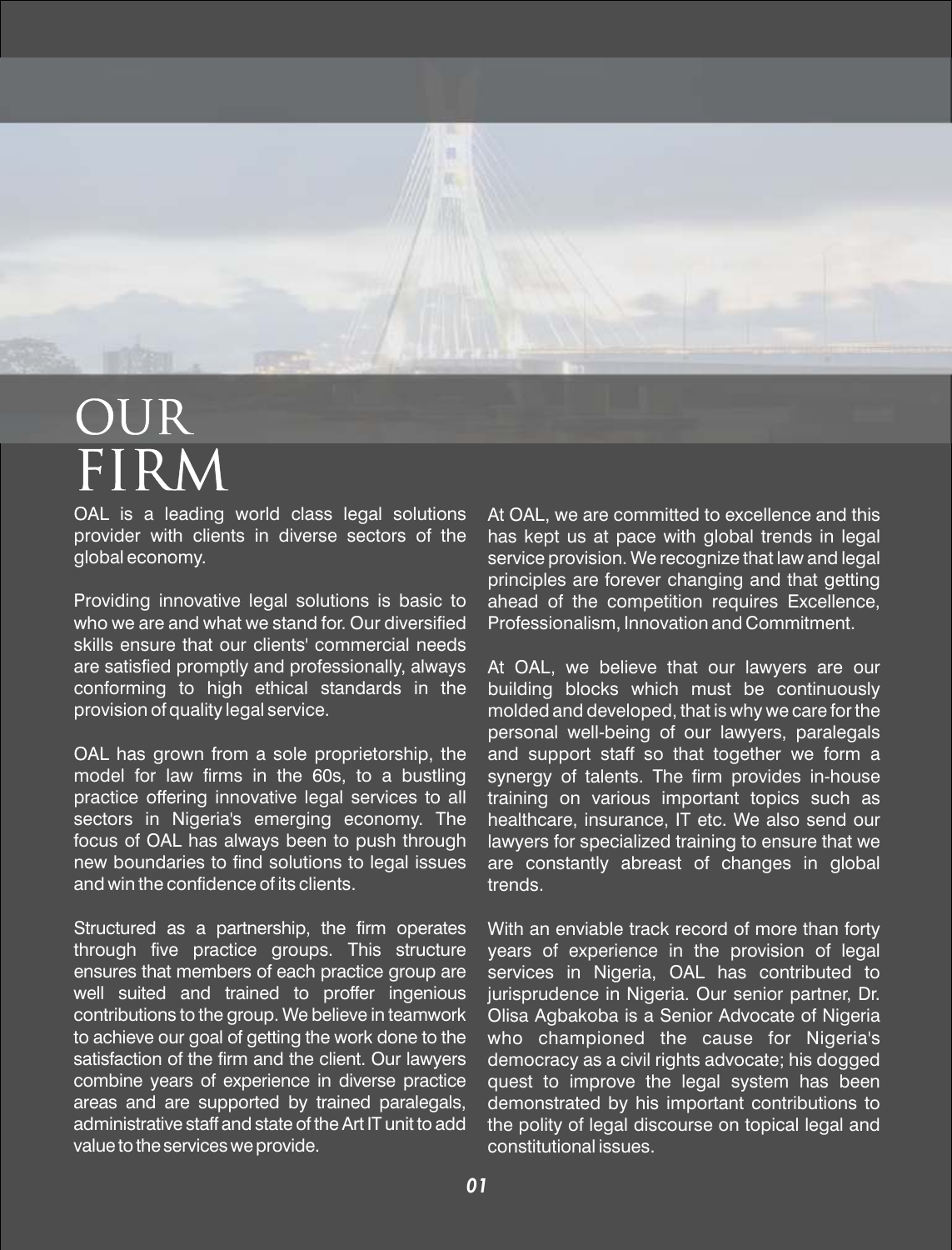# OUR VALUES



We deliver quality output of global standards at all time

# **PROFESSIONALISM**

We are competent, reliable and treat all with courtesy

# **INNOVATION**

We challenge normal thinking and push boundaries

# **COMMITMENT**

We show dedication and tenacity in meeting our client's needs and expectations

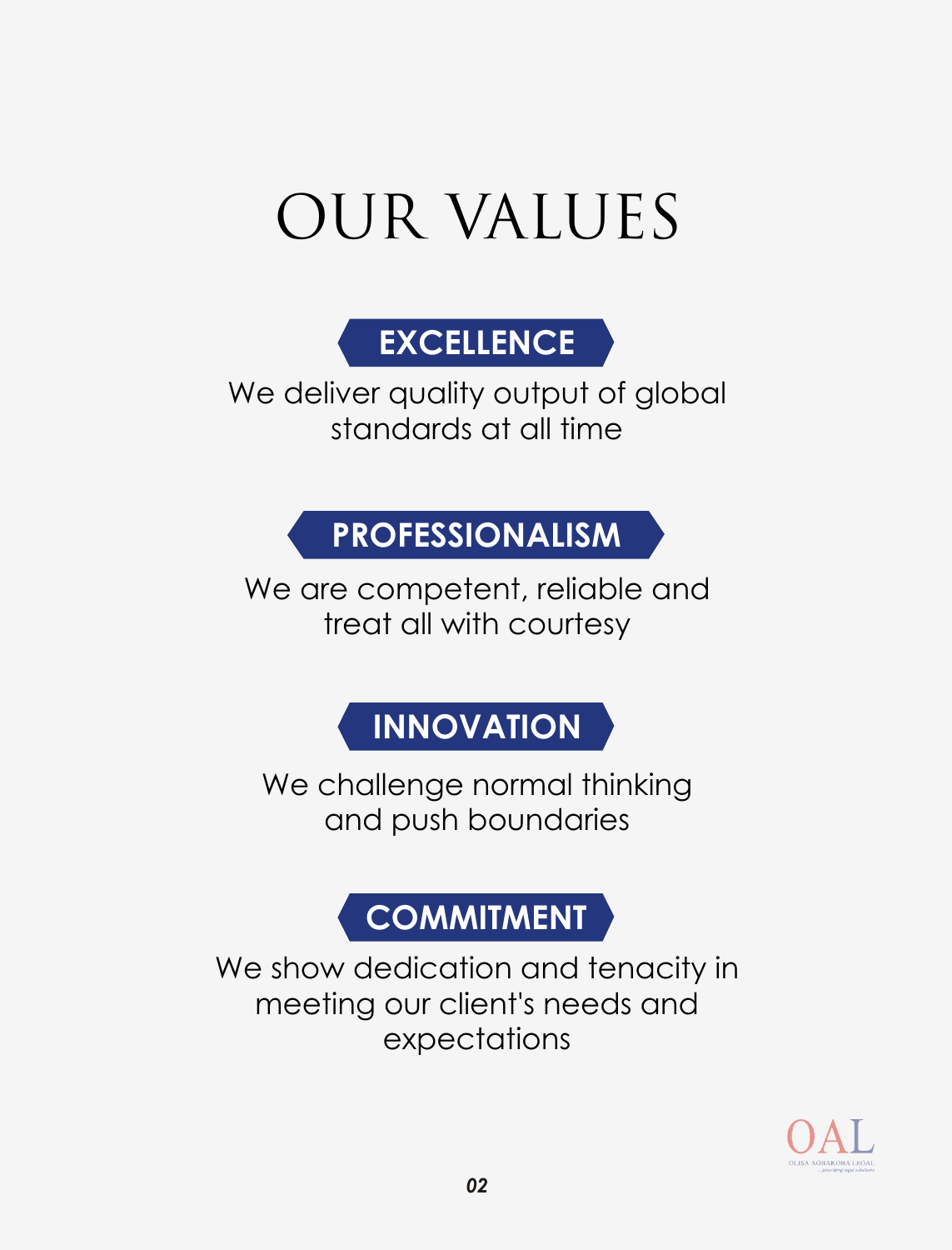# OAL PRACTICE

DISPUTE RESOLUTION AND ALTERNATIVE RESOLUTION

> CORPORATE AND BUSINESS ADVISORY

> > MARITIME

PUBLIC SECTOR

SPORTS, ENTERTAINMENT & TECHNOLOGY

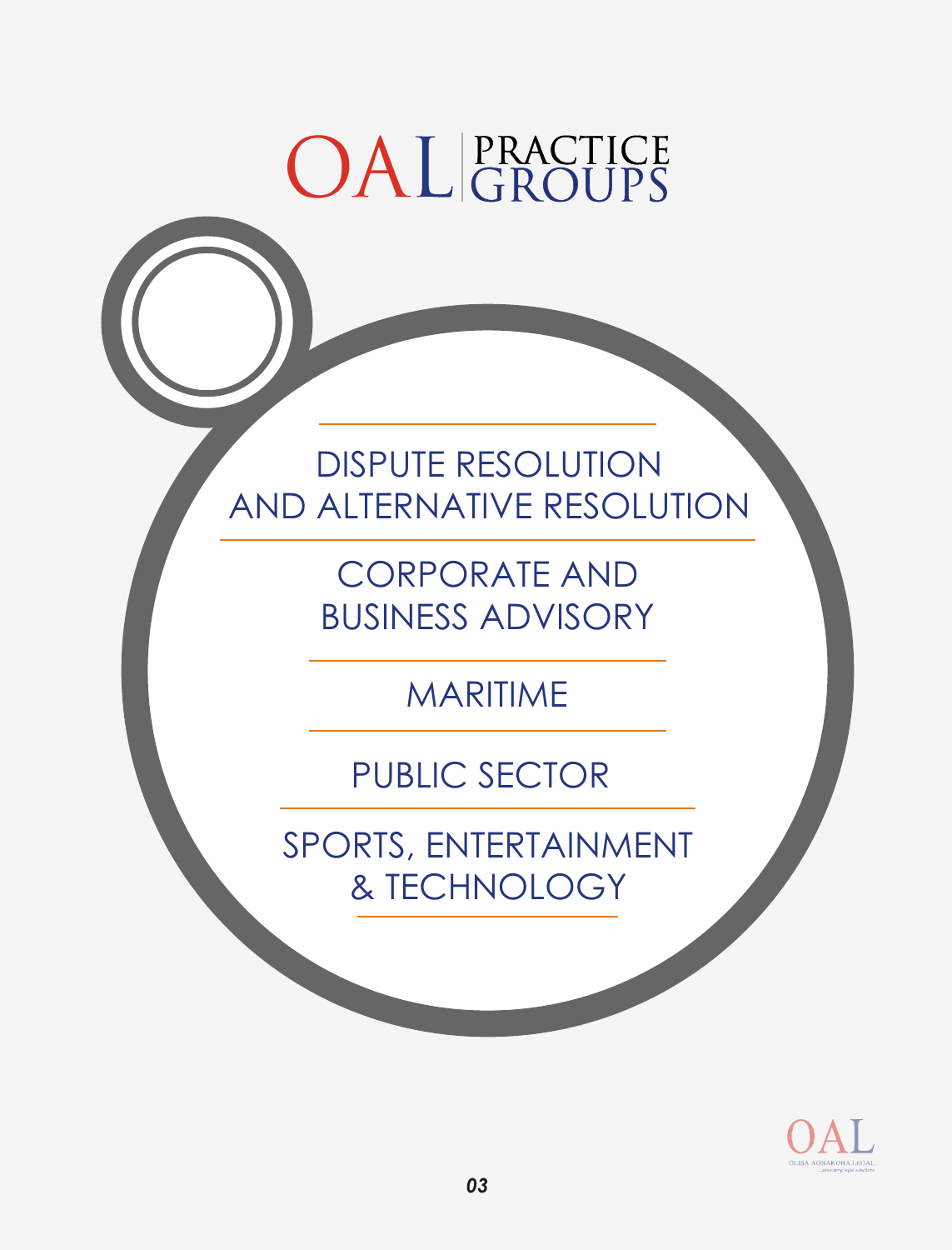### **DISPUTE RESOLUTION AND ADR PRACTICE GROUP**

Ur firm has a dedicated team of lawyers who are adept in dispute resolution.<br>We have a strong Commercial Litigation team with a wide range of legal skills.<br>Owe are able to advise on all forms of dispute resolution ranging We are able to advise on all forms of dispute resolution ranging from simple claims to complex commercial disputes requiring the expertise. We ensure that disputes are resolved efficiently and at a cost suitable to the case.

The team advises the Federal and State Governments, Ministries and Government Agencies. It also advises diverse sectors of the economy such as the banking and financial sector, shipping and maritime industry, insurance, retail and trade, property and construction, energy and telecommunications.

Drawing on a history of more than four decades in the provision of services we have produced a team of formidable and respected lawyers who can handle the most intricate commercial cases. Our proficiency lies in our hard work and tenacity to get the job done no matter the obstacles. We have been known as the 'Go to' law firm for dispute resolution, particularly in knotty issues.

OAL is skilled in Arbitration and other alternate dispute resolution mechanism such as Mediation and Conciliation. We operate a private Arbitration Centre from our corporate office located at Ikoyi, Lagos. Dr. Agbakoba and a team of Arbitrators from our firm have been appointed arbitrators in foreign arbitral proceedings in the United Kingdom and other jurisdictions.

### **DEBT RECOVERY & INSOLVENCY**

OAL is undisputedly a market leader in Debt Recovery and Insolvency Practice in Nigeria. By adopting diverse legal tools for the recovery of debts, we have been successful in recovering huge debts for clients such as the Asset Management Corporation of Nigeria (AMCON) the body set up by government to deal with toxic assets in the financial sector. Generally, our largest portfolio of debt recovery cases has come from Nigerian banks in their bid to recover non-performing loans. Our recovery process starts with a well laid down strategy which is pursued with vigour until the matter is resolved.

OAL has a strong Insolvency practice and offers comprehensive services in corporate restructuring led by commercial insolvency, insolvency related litigation, negotiated settlements, enforcement of security interest and corporate debt restructuring. We represent various clients including public and private companies, financial institutions etc.

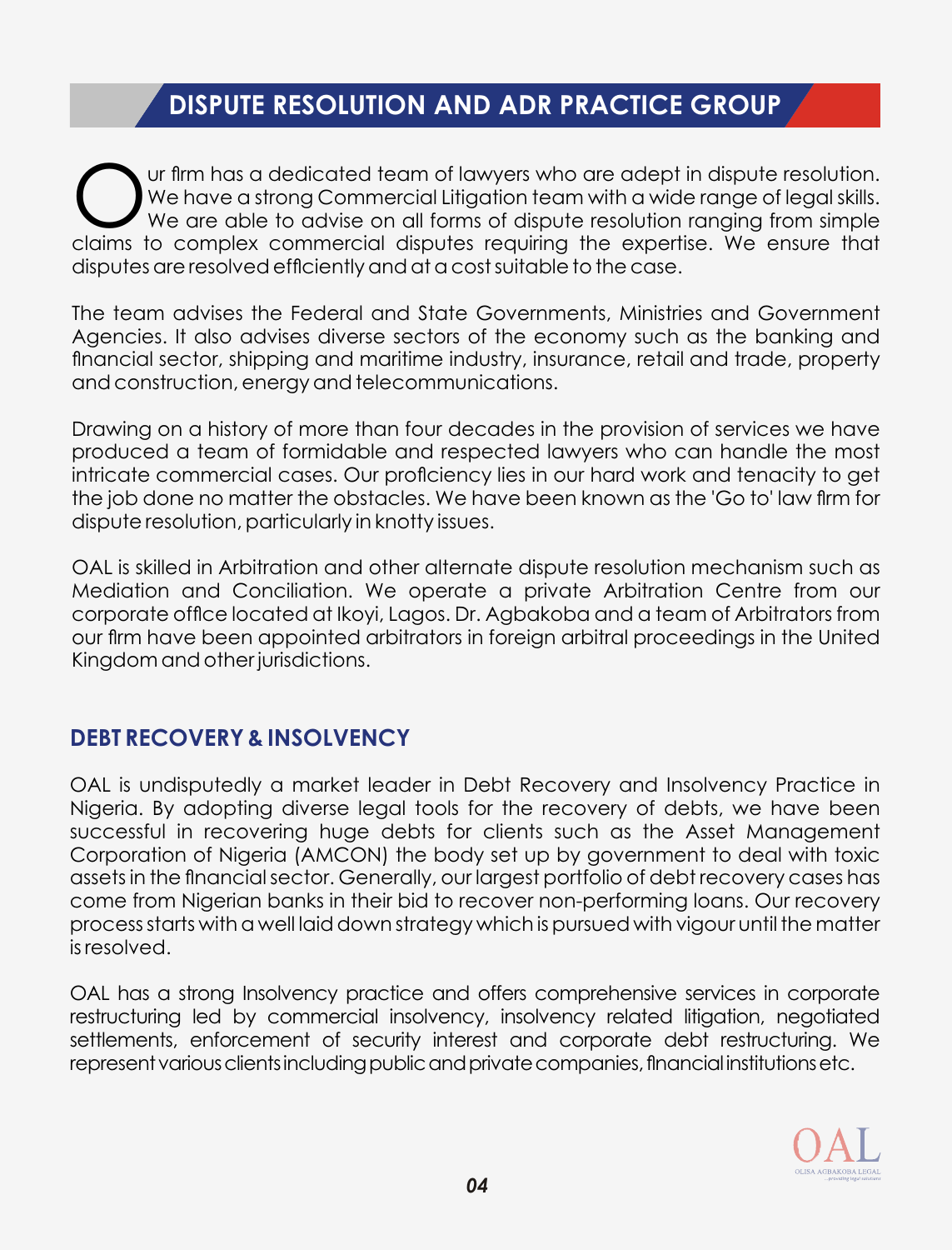Our lawyers have been appointed as Receivers, Receiver/managers and liquidators of insolvent entities and assets. In addition we have expertise in conducting forensic investigations by way of comprehensive due diligence.

OAL is a member of INSOL and the Business Recovery and Insolvency Practitioners Association of Nigeria (BRIPAN).

#### **Our insolvency services include:**

- ∞ Negotiation with creditors for settlement
- ∞ Acquisition and sale of distressed assets
- ∞ Restructuring under arrangement with creditors
- ∞ Bi-lateral debt restructuring
- ∞ **Liquidation**
- ∞ Enforcement of Security Interest Facility
- ∞ Security and Credit Reviews for Lenders and Borrowers

### **We provide dispute resolution services in the following areas of law**

- ∞ Administrative & Public La
- ∞ Aviation Law
- ∞ Banking Law
- ∞ Commercial Law
- ∞ Compliance & Corporate Governance
- ∞ Energy Law
- ∞ Labour Law
- ∞ Maritime & Shipping Law
- ∞ Oil & Gas

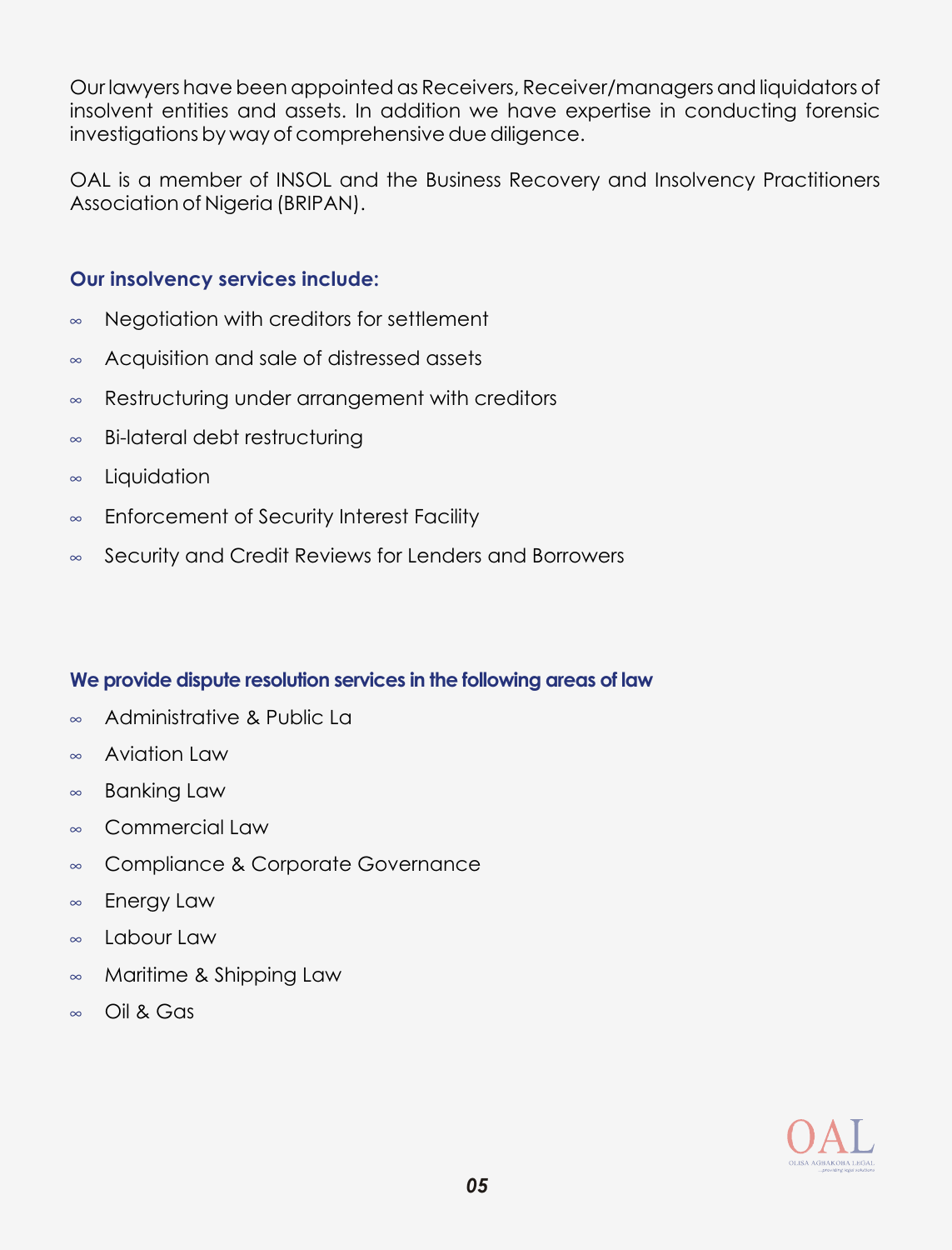## **CORPORATE BUSINESS ADVISORY PRACTICE GROUP**

e offer a full range of Corporate and Commercial Advisory Services, which include transactional and regulatory services. Our understanding of Nigeria's business environment and the changing landscape enables us to inform our clients on laws and regulations which may affect their businesses.

OAL has for many years promoted "Ease of Doing Business in Nigeria". Our team provides advice to foreign companies on investment regulations in various sectors. We offer a wide range of advisory services on all requirements for foreign businesses intending to set up in Nigeria, including advice on immigration matters pertaining to entry permits, long stay visas, work permits and expatriate quotas, legal vehicles such as joint ventures, labour and employment laws.

The firm assists and represents foreign companies before the regulatory authorities including the Corporate Affairs Commission, Securities and Exchange Commission, Nigerian Investment and Promotion Commission (NIPC), Federal Ministry for the Interior, National Office for Technology Acquisition and Promotion (NOTAP), Federal Inland Revenue Services (FIRS) and other relevant government agencies. We advise on trade related issues which directly impact foreign investment in Nigeria.

### **REGULATORY & COMPLIANCE**

The Regulatory sector is dynamic and constantly evolving in line with new local and global trends. To remain sustainable and profitable it is therefore crucial that organizations no matter how small adopt a long term approach and build robust internal compliance frameworks that respond to the major regulatory challenges affecting businesses today.

The average Nigerian business reports to at least 5 regulatory bodies and these reporting obligations increase as the size and complexity of the organization grows.

OAL has a team of skilled team of lawyers who are pure compliance experts with over 15 years' experience that can properly guide different types of organizations and businesses through the complex regulatory landscape.

OAL is client focused and committed to delivering outstanding results. Our team is extremely knowledgeable and has a deep understanding of not only local regulatory issues but also international. We help our clients meet their regulatory requirements, corporate governance objectives and much more.

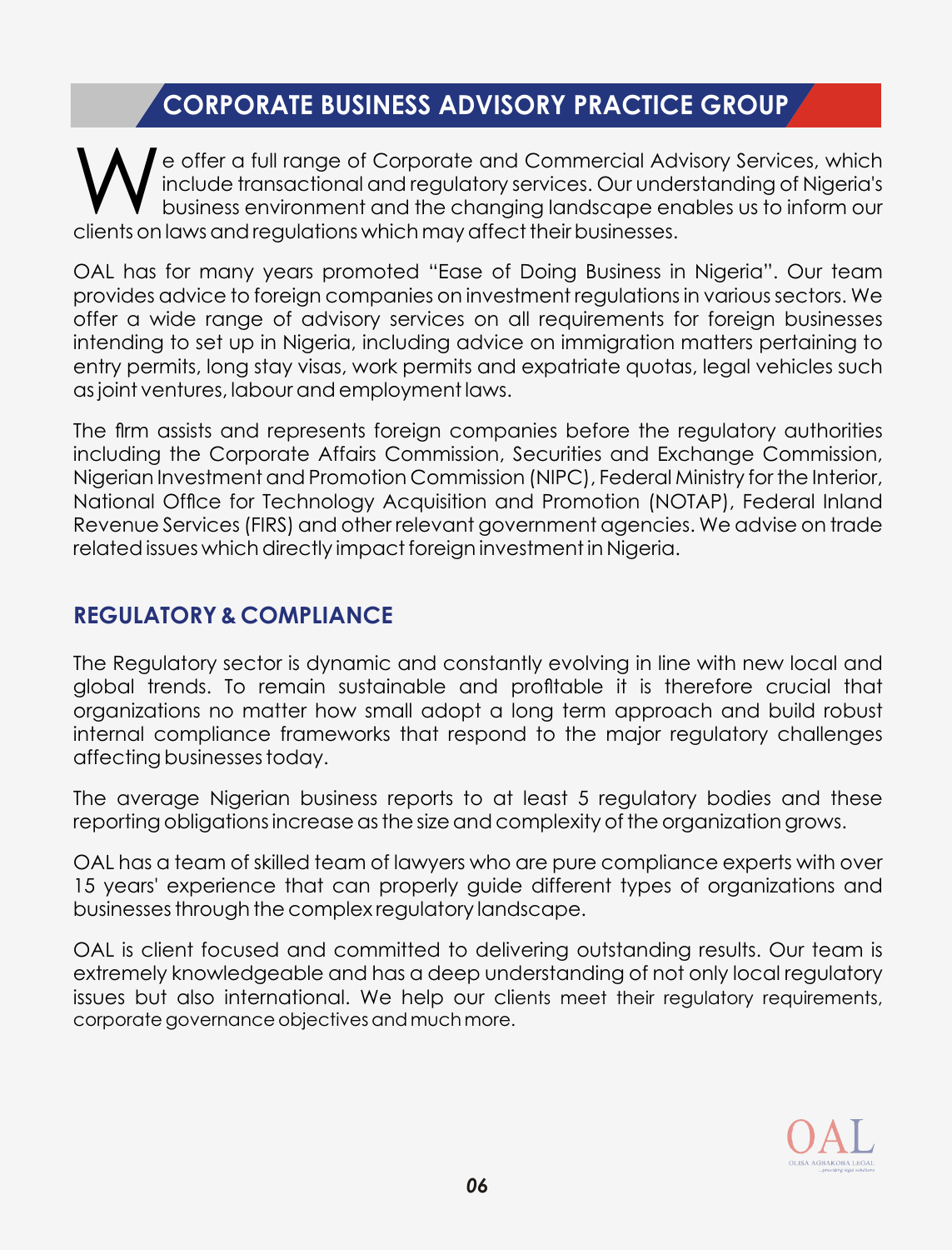#### ∞ **We work with a number of different sectors including:**

- ∞ SMEs
- ∞ Telecommunications and Media
- ∞ **Stockbrokers**
- ∞ Commercial Banks
- ∞ Capital Markets
- ∞ **Consumers**
- ∞ **Technology**
- ∞ Maritime
- ∞ Services we render include but are not limited to:
- ∞ Financial Crime Investigations
- ∞ Corporate Governance
- ∞ Business Continuity
- ∞ Regulatory Audits
- ∞ Due Diligence

#### **Our team provides services in the following area of law:**

- ∞ Banking & Finance
- ∞ Capital Markets
- ∞ Communications
- ∞ Company Secretarial
- ∞ Corporate Finance
- ∞ Corporate Restructuring
- ∞ Crowd-funding
- ∞ Due Diligence
- ∞ Employment & Labour
- ∞ Foreign Investment & Divestment
- ∞ Mergers & Acquisitions
- ∞ Private Equity
- ∞ Taxation

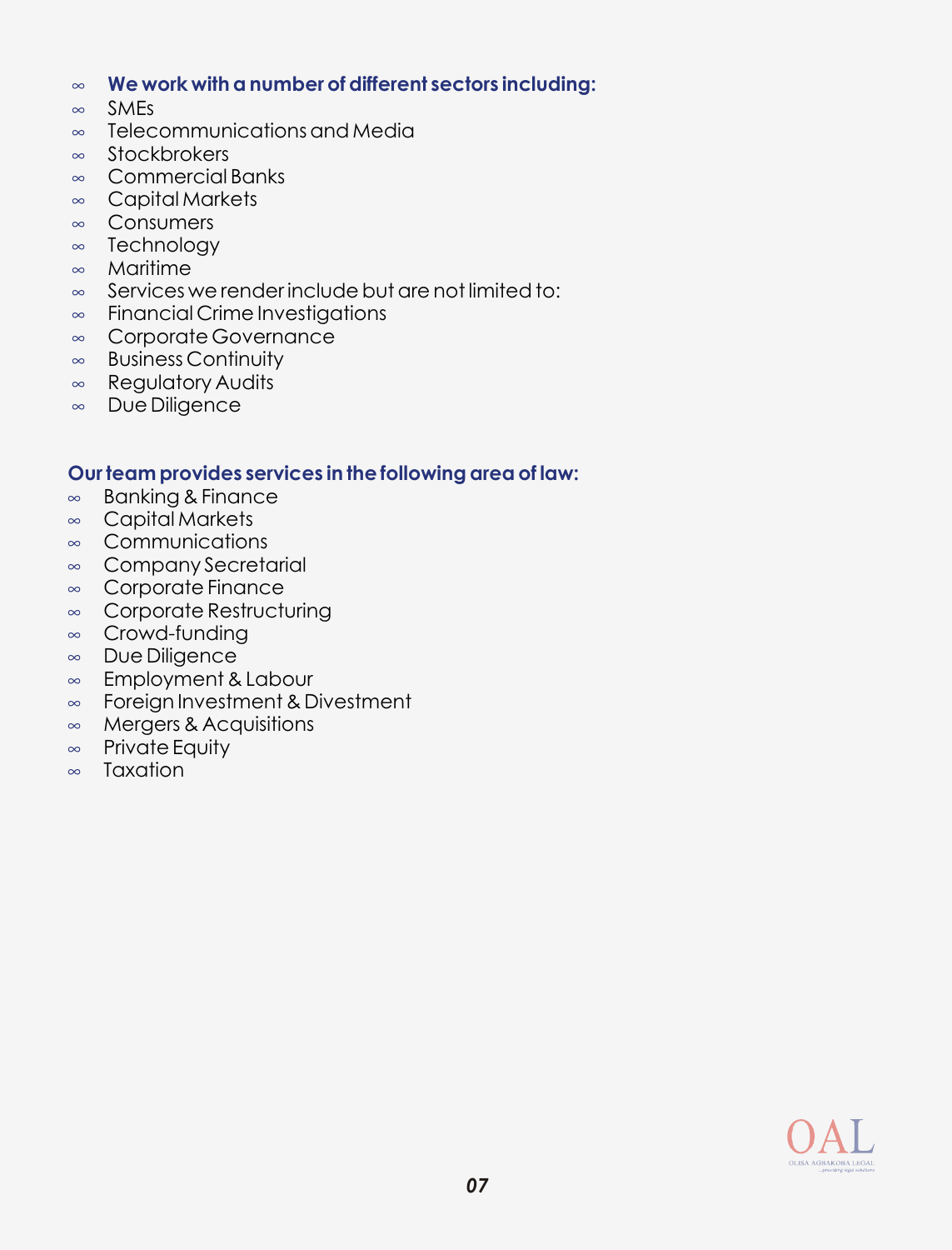### **MARITIME PRACTICE GROUP**

OAL's focus and attention is constantly devoted to contemporary developments in the Nigerian maritime sector and the reasons for this are not farfetched. The economy of any maritime country could significantly be determined by the performance of its maritime sector. While it has been estimated that Nigeria's maritime industry is capable of generating three trillion naira to the economy, it is unfortunate that the sector had previously been in a chaotic and underperforming state. However, it is refreshing that recent reforms have been embarked upon to reposition the maritime sector in order to unlock and achieve its full potentials.

Against the backdrop above, OAL remains committed to the advancement of the maritime sector through its provision of top notch maritime legal services offered to the private and public sectors.

#### **Our services to the private sector include:**

- ∞ General Maritime Litigation/ Arbitration
- ∞ Registration of Vessels
- ∞ Energy and offshore Operations
- ∞ Marine Insurance contracts
- ∞ International Sale and Trade
- ∞ Charter Party Advisory Services
- ∞ Vessel Acquisition and Finance
- ∞ Cargo Claim & Defense
- ∞ Vessel Arrests
- ∞ Ship Building Contracts
- ∞ Vessel Finance and Funds Access

OAL's maritime services to the public sector have largely been in the area of generation and promotion of various policy development innovations. In doing this, OAL has provided invaluable contribution to the present legal and institutional framework in respect of the maritime industry. The senior partner, Dr, Olisa Agbakoba, remains a member of a number of maritime committees in the National Assembly dealing with various Bills under consideration. The firm has also continued to engage in various collaborations with relevant public stakeholders, especially government parastatals and entities.

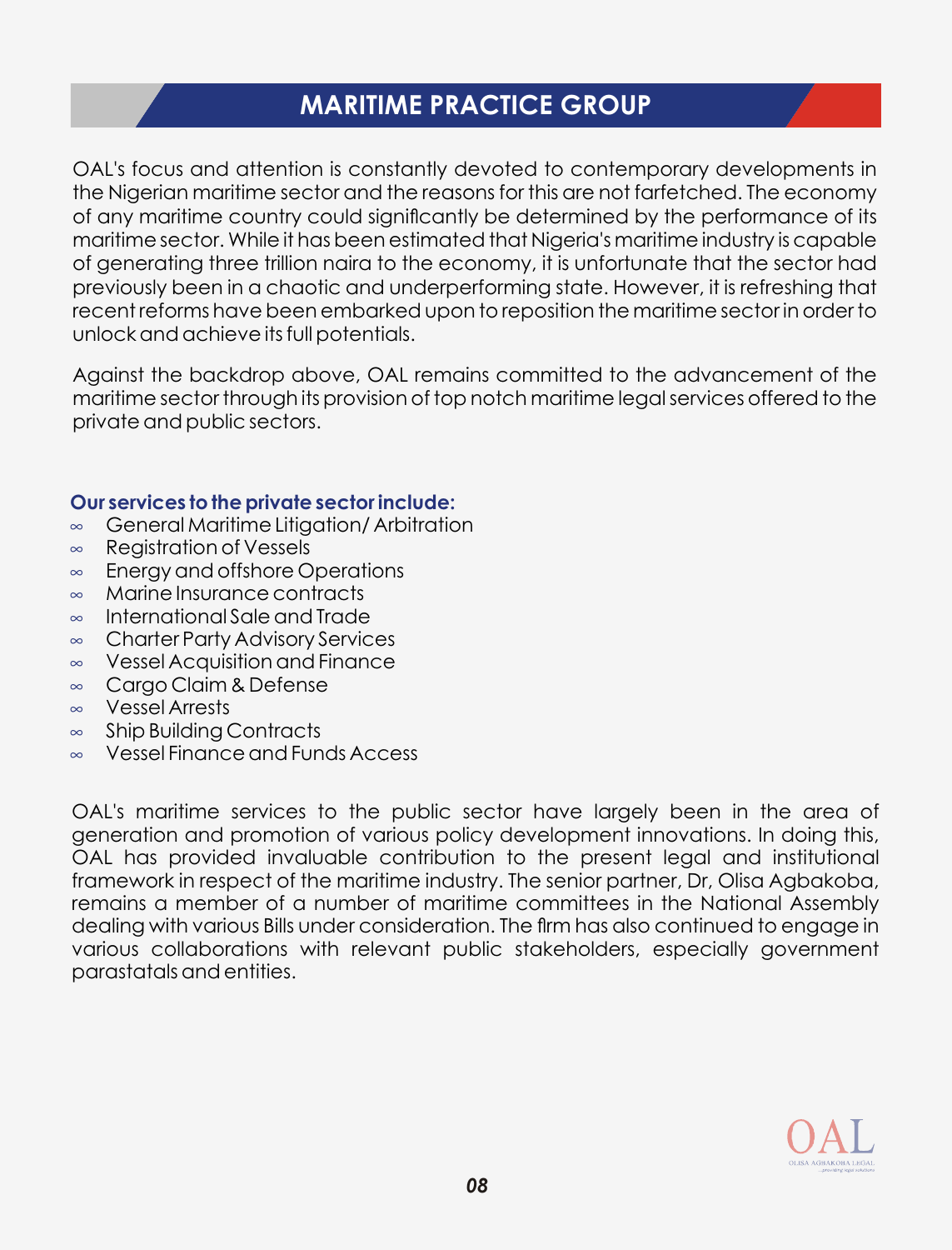### **PUBLIC SECTOR PRACTICE GROUP**

At OAL, our commitment transcends the private sector. We examine the role of law, legal institutions, and legal systems in domestic and international jurisdictions and advocate for the need to recognise the intersection between law, economics and social welfare.

We continually and comparatively review the law, rules governing international financial institutions, the domestic micro-economic policy to contribute to the development of law and the effectiveness of its application.

At OAL, we understand how the law fosters change; consequently, we lead the way in driving conversations around national policy and legislative developments. As the leading public sector law firm in Nigeria, OAL assists governments at every level (Federal, State, and local) and multilateral developmental agencies in addressing complex development issues.

We help our clients manage risks, improve measures and enhance the overall quality, efficiency, and effectiveness of public service through regulatory reforms and disciplined programme oversight. In delivering our services, we ensure the promotion of public-private synergy with us in the middle. Our services extend to international bodies doing work in Nigeria. We assist the navigation of the legal and regulatory terrain in Nigeria.

We are at the forefront of public affairs. For example, we host a Policy Dialogue Series that highlights the law's impact on economic development. The Policy Dialogues and other incidental programs is an annual event that started with the 2014 Legal/Business Summit. As the leading public sector law firm in Nigeria, we bring together legal and

### **SPACE & AVIATION**

For the past 50 years, space exploration and development has significantly contributed to advancement in science and technology. Many of the world's advanced countries have successfully harnessed the resources in space and continue to embark on projects geared towards the full utilization of such resources.

Recognizing this position, Nigeria has in recent years turned its focus to developing a well-defined institutional and regulatory system that will effectively manage Nigeria's Space Program. While there has been some measure of success in this regard, it is clear that substantial work still remains to be done, if Nigeria intends to join the growing list of countries that have successful space programmes.

Having engaged with various Nigerian space agencies, OAL's space law practice is dedicated to the continued development of the regulatory framework surrounding Nigeria's space programme. Our space law practice is designed to offer advisory and policy oriented services to both the public and private sector. OLISA AGBAKOBA LEGAL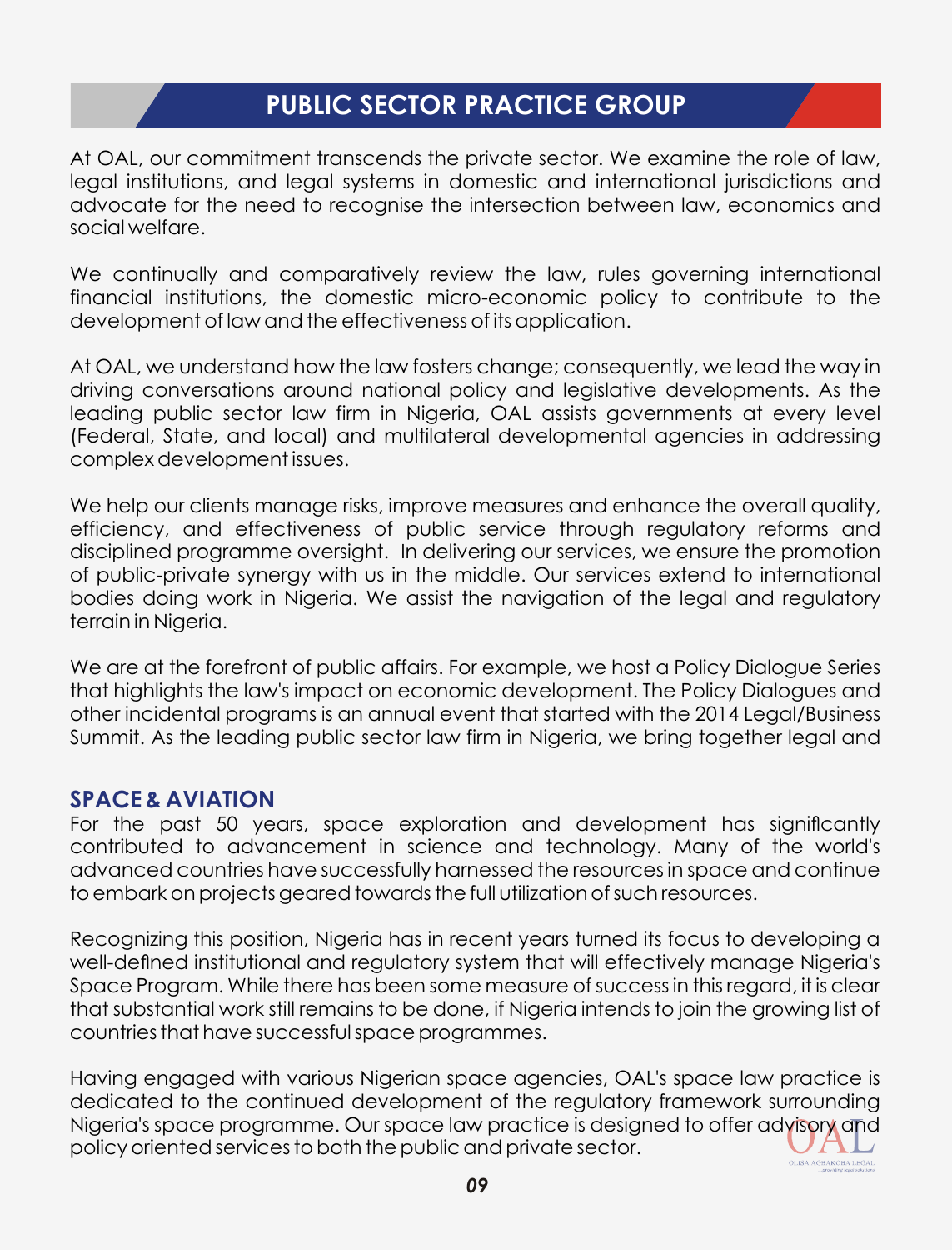### **DEVELOPMENT LAW & PUBLIC INTEREST ADVOCACY**

Uneven economic development and massive poverty are key indicators of state fragility/failure. The cycle of boost and bust in Nigeria's economy and the growing perception of an alienated majority are clear danger signals for Nigeria's survival. Expectedly, many look up to law, regulation and legal practice to lay the normative foundation for reclaiming the state and her citizens.

Development law and public interest is the legal model that prioritizes people over property, whilst consciously negotiating the dialectical relationships between "people? and "things?. Development lawyers are interested in wealth and growth, but insist that they must be geared towards human development.

OAL Development Law and public interest group is a pioneering platform for reimagining legal practice in Nigeria. Having identifled the greatest challenge in Nigeria as the disconnect between growth and human wellbeing, we are determined to work proactively with government, corporations, institutions and individuals to drive human centered development in Nigeria. We are of the firm view that the seeming discordant forces in Nigeria have capacities, which if properly harnessed could be employed in driving human development.

#### **OAL development law group is therefore conceived as:**

- ∞ A Think/Do Tank for Change
- ∞ A partnership hub for human interest development
- ∞ A consultancy centre for legal and regulatory reforms
- ∞ An intellectual capital for pro-poor development in Nigeria

#### **Our tools of engagement are as follows;**

- ∞ **Consultancy**
- ∞ Advisory
- ∞ Research
- ∞ Legislative advocacy
- ∞ Strategic Impact Litigation
- ∞ **Dialogues**
- ∞ Client Support/ hand-holding

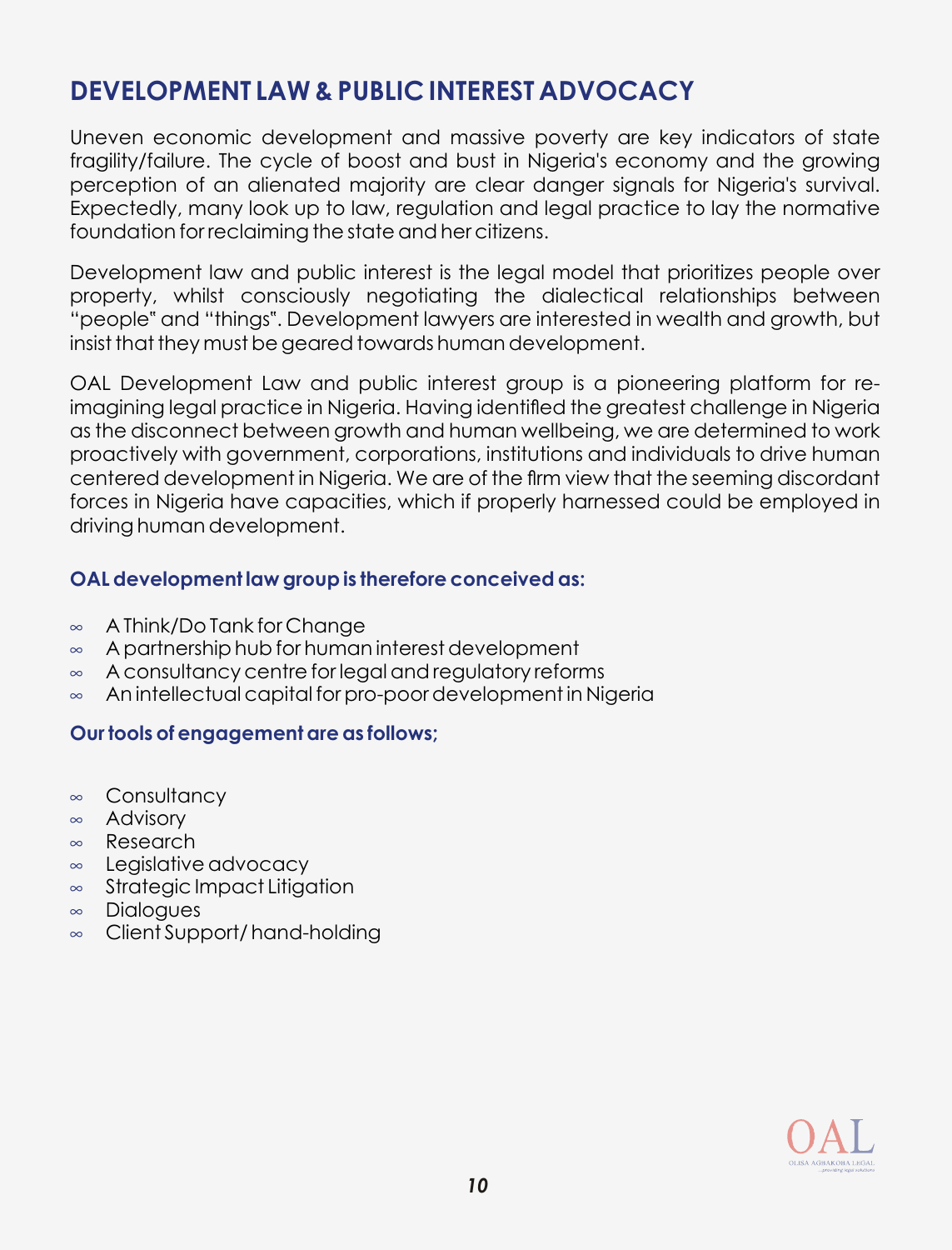### **SPORTS, ENTERTAINMENT & TECHNOLOGY**

ur Sports, Entertainment and Fashion (SEF) Practice is a part of the Corporate and Commercial Area. The SEF team is made up of professional intelligent and bright legal minds that have extensive knowledge of the local and international sports, entertainment and fashion industries and can handle all legal needs where these areas are concerned. The practice is ideally nestled within the commercial law practice due to the commercial nature of these dynamic industries.

Our team is client focused and results orientated and fully appreciates the commercial value and nature of the sports, entertainment and fashion ecosystem. Our team recognizes that our homegrown talents have to remain highly competitive, to compete not just locally but also in the global market. We work with sports agencies, professional athletes, actors, musicians, directors, regulatory bodies, creative designers, recording and performance artistes, song writers, as well as up and coming new creative.

The sports and creative industry in Nigeria is particularly vibrant and dynamic and OAL is well positioned to support our clients in this industry given our long standing history and expertise in shaping the regulatory and commercial environment in Nigeria. Our team has the knowhow and acumen to provide the right level of legal and business support to suit the various needs of professionals working in these industries. We have a diverse range of clients and our personalized touch helps us form long lasting beneficial client relationships. We help clients at the early stages of their career and for its duration or step in at a more advanced stage. We always put our client's needs first and strive to produce winning results.

#### **Our legal team has expertise and can represent clients in the following areas:**

- ∞ Alternative Dispute Resolution
- ∞ Advisory – Regulatory and Compliance
- ∞ Business Advisory
- ∞ Sports Contracts Due Diligence
- ∞ Endorsement Deals
- ∞ Entertainment Contract Review and Negotiation
- ∞ Music rights

∞

- ∞ Copyright and Intellectual Property
- ∞ Licensing and Distribution

To learn more about our Sports, Entertainment and Technology practice and to speak to a member of our team contact us today to find out how we can help.

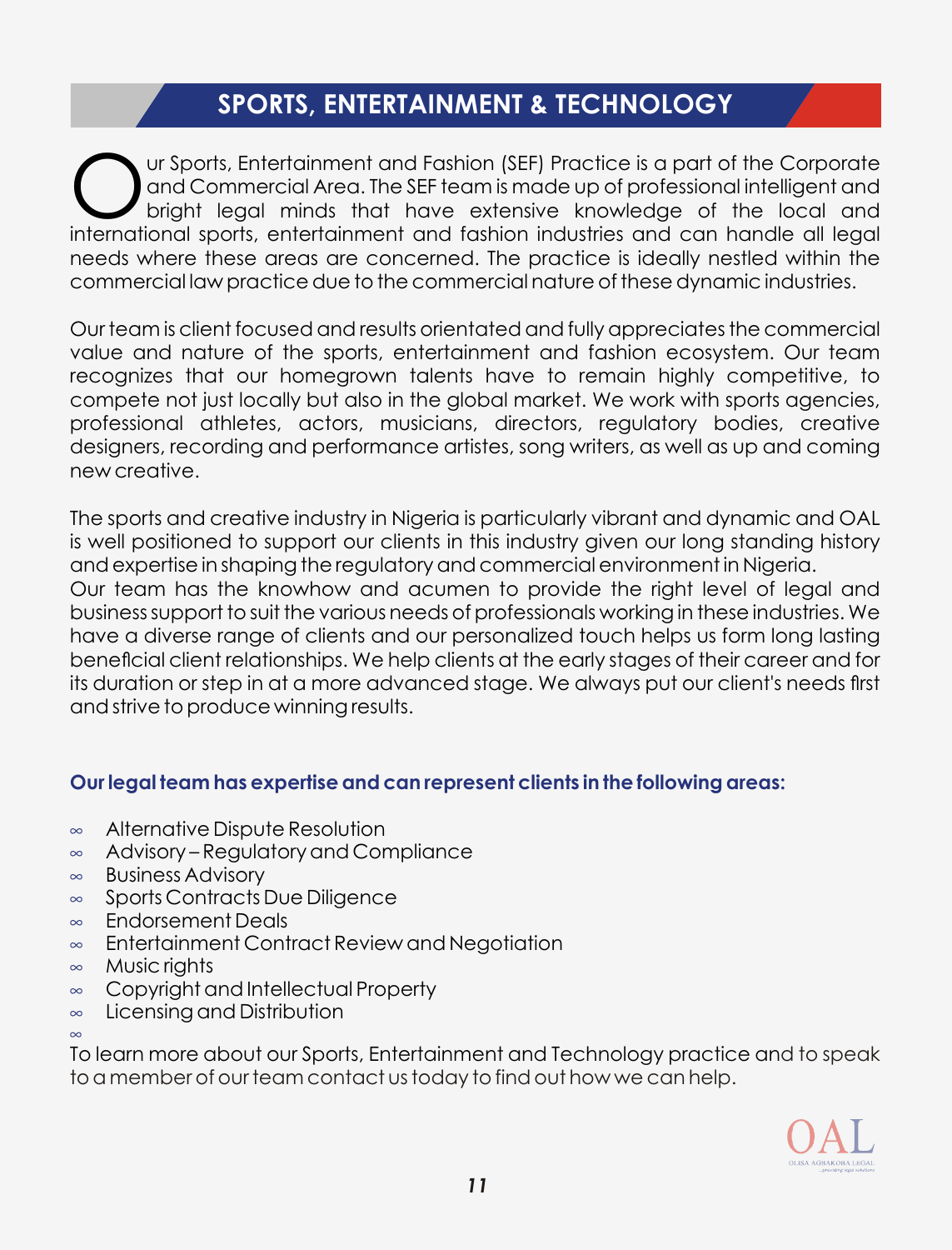# **SENIOR PARTNER**

# **MANAGING PARTNER**

# **PARTNERS**

# **SYNERGY PARTNERS**

# **SENIOR ASSOCIATES**

# **ASSOCIATES**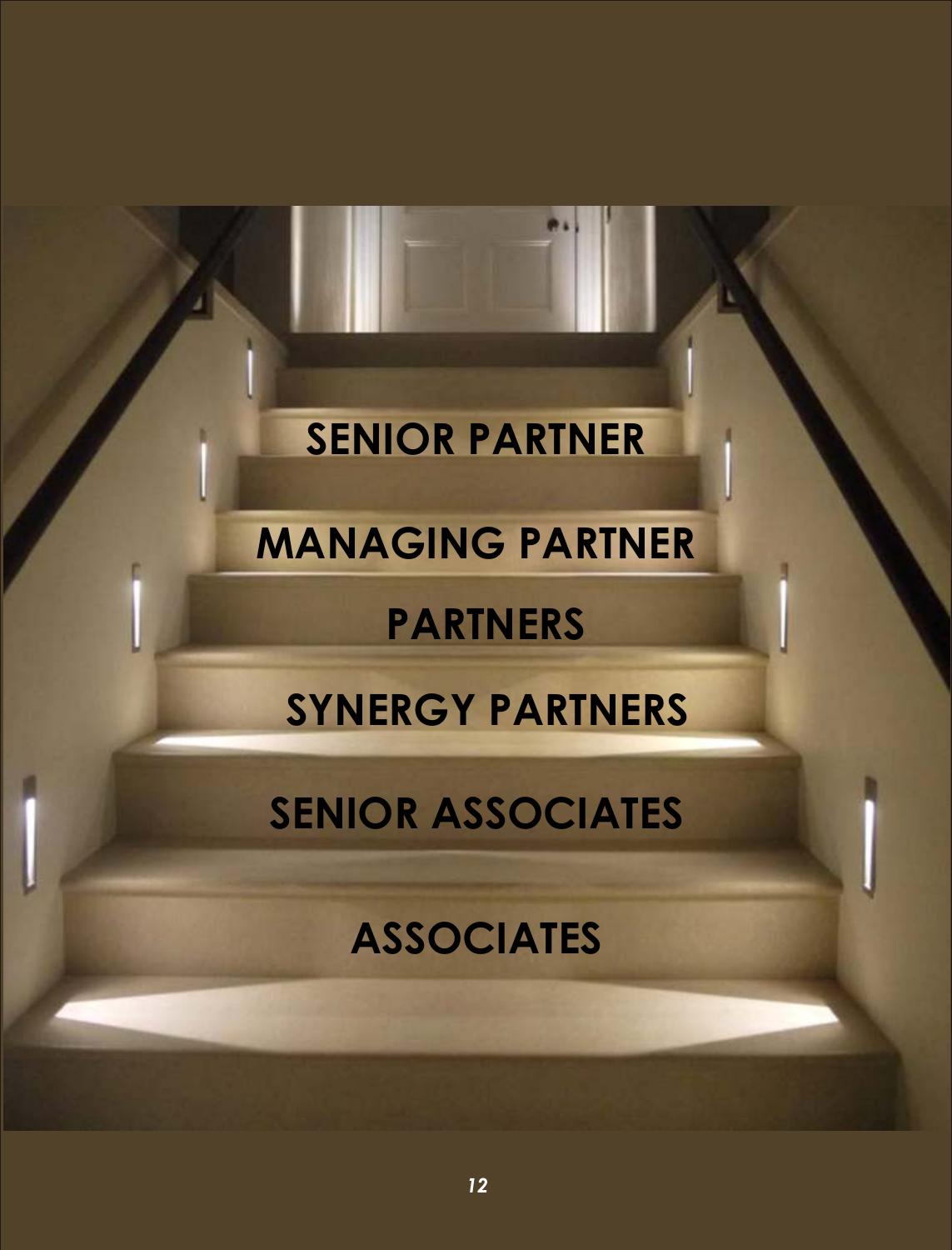# TEAM **WORK**

**"***TEAM WORK HELPS US ACHIEVE OUR GOAL OF SATISFYING OUR CLIENTS. OUR POOLS OF LAWYERS COMBINE VAST AND DIVERSE EXPERIENCE WHICH GIVES VALUE TO OUR MANY PRACTICE GROUPS AND AREAS OF SPECIALIZATION***"**

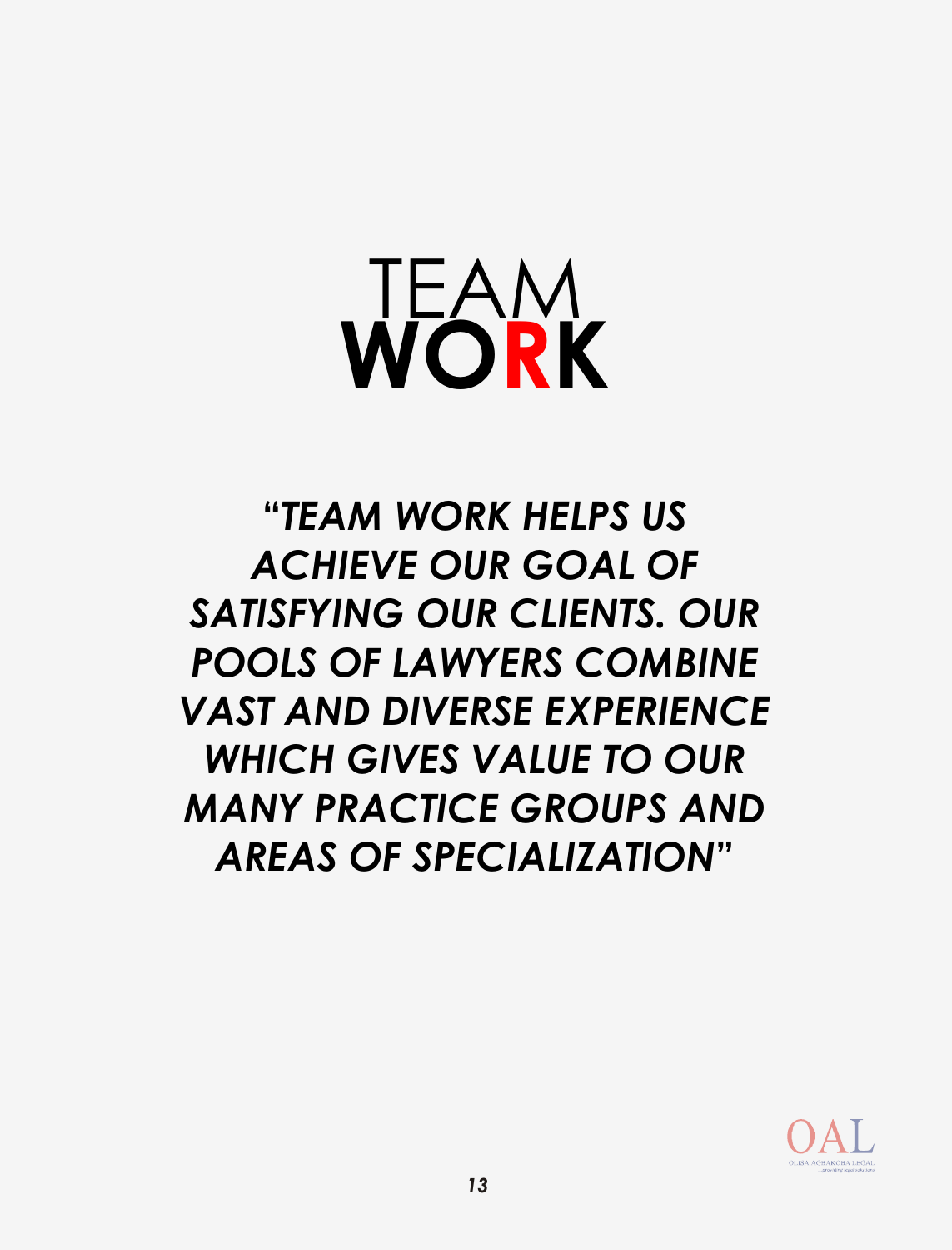# **OAL PARTNERS**



**DR. OLISA AGBAKOBA (SAN)** SENIOR PARTNER



**YVONNE EZEKEIL** MANAGING PARTNER



**BABATUNDE LOT OGUNGBAMILA** PARTNER



**BEVERLEY ONYEJIANYA** PARTNER



**OSITA FRANKLIN OKORO PARTNER** *14*



**IFEYINWA AKERELE** PARTNER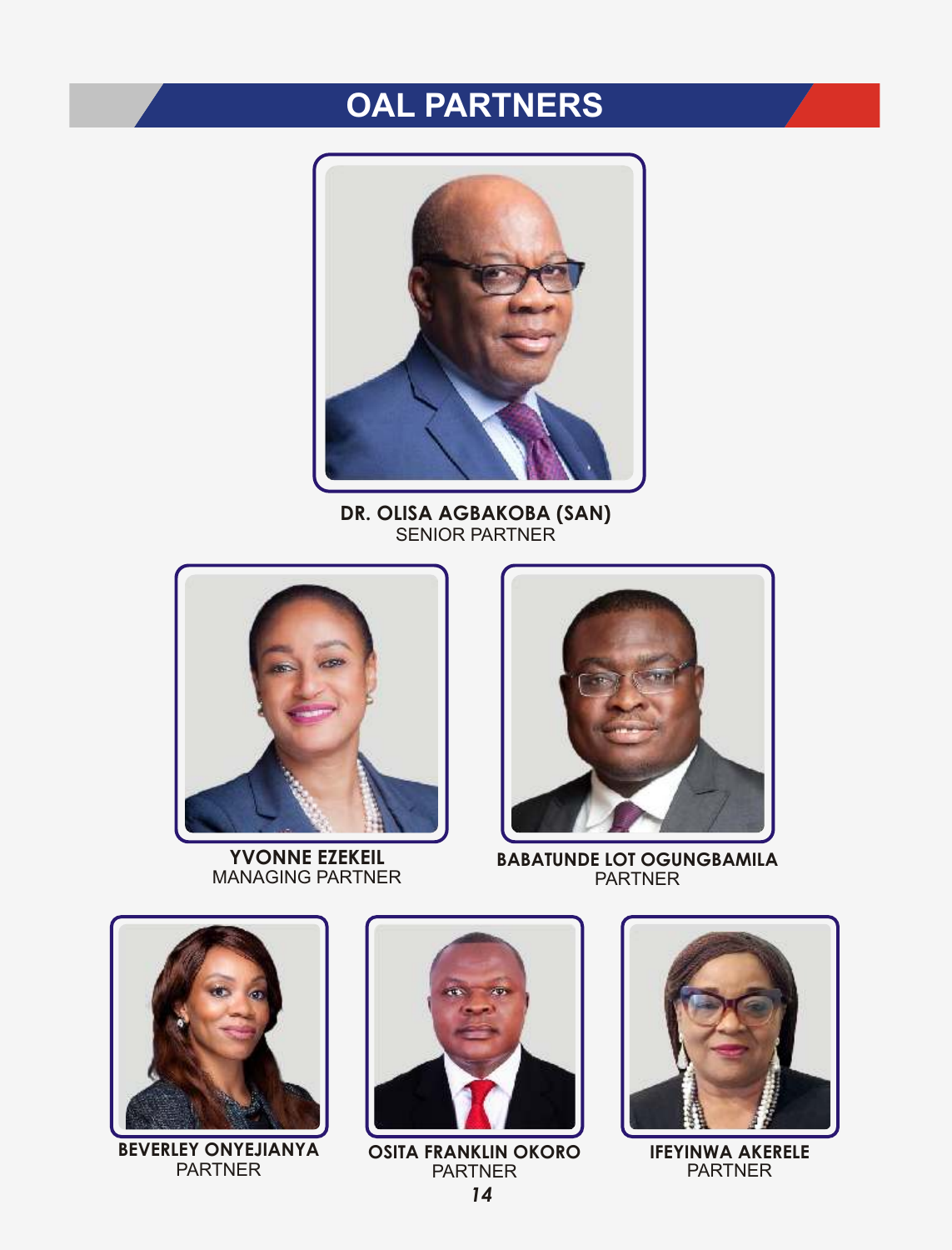# **DR. OLISA AGBAKOBA (SAN)**

Dr. Agbakoba is the Senior Partner and Head of the Arbitration & ADR practice group in Olisa Agbakoba Legal (OAL). He is an alumnus of the University of Nigeria Nsukka and the London School of Economics and Political Science. He is a Senior Advocate of Nigeria (the equivalent of Queen's Counsel).

Dr. Agbakoba is one of Nigeria's leading experts in arbitration and has presided over several complex cases. He is the brain behind the first law firm-annexed arbitration/mediation center in Lagos (Nigeria), the OAL Arbitration and Mediation Centre. He has showcased his brilliance as counsel and as arbitrator in major national and cross-border disputes relating to aviation (airport terminal concessions); vessel charters; maritime collisions; oil wells and rigs; telecoms; and housing development and construction.

He is one of Nigeria's leading experts in Maritime Law and has litigated several complex maritime cases. He has championed legal reforms in maritime law including the Coastal and Inland Shipping (Cabotage) Act, the National Oceanic Policy and other strategic legislations. He played a major role in the reform of both State and Federal High Court Rules for speedy dispensation of justice. He is the founding President of the Nigerian Chamber of Shipping (NCS), a member of the National Assembly Business Environment Roundtable (NASSBER) and Vice Chairman, Presidential Committee on the review of the Maritime Sector.

He has championed many legal reforms in arbitration in Nigeria, including a national policy on arbitration and other strategic legislations. He designed the ADR mechanism and rules for asset management and recovery of the Asset Management Corporation of Nigeria (AMCON).

He is a Development Law expert and has advocated the application of Law in development planning and economic growth. He has consulted and provided advisory services to the federal and state governments, as well as government ministries, departments and multilateral agencies on legal reforms and legislative advocacy. He has served in various appointive governmental positions such as Presidential Task Force on Petroleum Revenue Management, Chaired the Legal Implementation Committee of FSS 20:20 of the Central Bank of Nigeria and was a member, Presidential Committee on Electoral Reforms. He is also a member of the Nigerian Economic Summit Group (MESG).

Dr. Agbakoba is a former president of the Nigerian Bar Association (2006-2008). In 1987 he founded the Civil Liberties Organization and served as president until 1995. He is a fellow and vice president of the Nigeria Institute of Chartered Arbitrators; legal adviser to the Institute of Chartered Mediators; Conciliators; life member of the Body of Benchers; and member of the African Arbitration Association and of its advocacy committee, which works to increase the visibility of African arbitrators. He is also a member of the London Maritime Arbitrators

OLISA AGBAKOBA LEGAL

Dr. Agbakoba is Nigeria's leading Space Law Expert.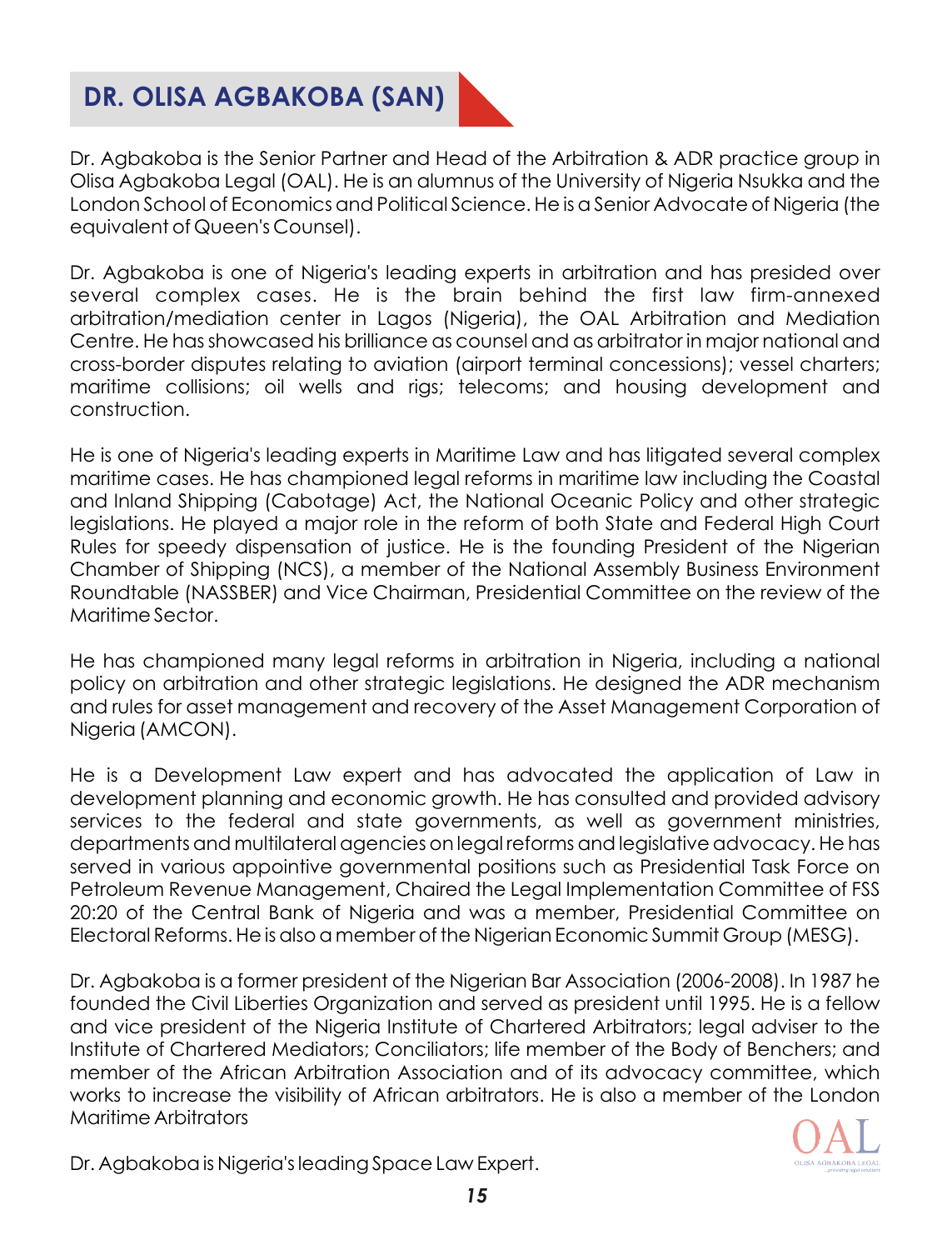

Yvonne is the Managing Partner of OAL. She sets strategic goals and objectives of the firm, manages the operations and drives OAL's business growth. She started her career at OAL in Litigation Practice before leaving to pursue her Human Resource Management educational endeavours.

She is leading the International Trade Practice group focusing on Trade control matters – sanctions, export controls, trade litigations, while helping our clients to understand how government enforces, regulates and addresses compliance matters, and also advising on the nexus between politics and commerce as well as the dynamism companies need to consider.

She obtained her Bachelors in Law from then Bendel State University and then graduated from the Nigeria Law School in 1988. She has an MBA from the University of Liverpool and postgraduate diploma in Organization Development & Design from the Chartered Institute of Personnel Development UK.

Most of Yvonne's post law-school career has been spent with blue chip multi-national corporations where she's getting exposure to the corporate commercial world in business management, human resources, compliance and corporate governance. She held various positions within the British American Tobacco, with her last role as the Head of Human Resource in the Marketing subsidiary, leaving to work in the newly acquired Union Bank where she led the Human Resource Transformation under the overall Bank's transformation agenda. She also had a stint with Diageo, an international alcoholic beverage company. Her experience in Business Process Reengineering has been key to the re-organization of OAL into a world-class law firm supported by strong business and people processes.

She is a member of the Nigerian Bar Association.

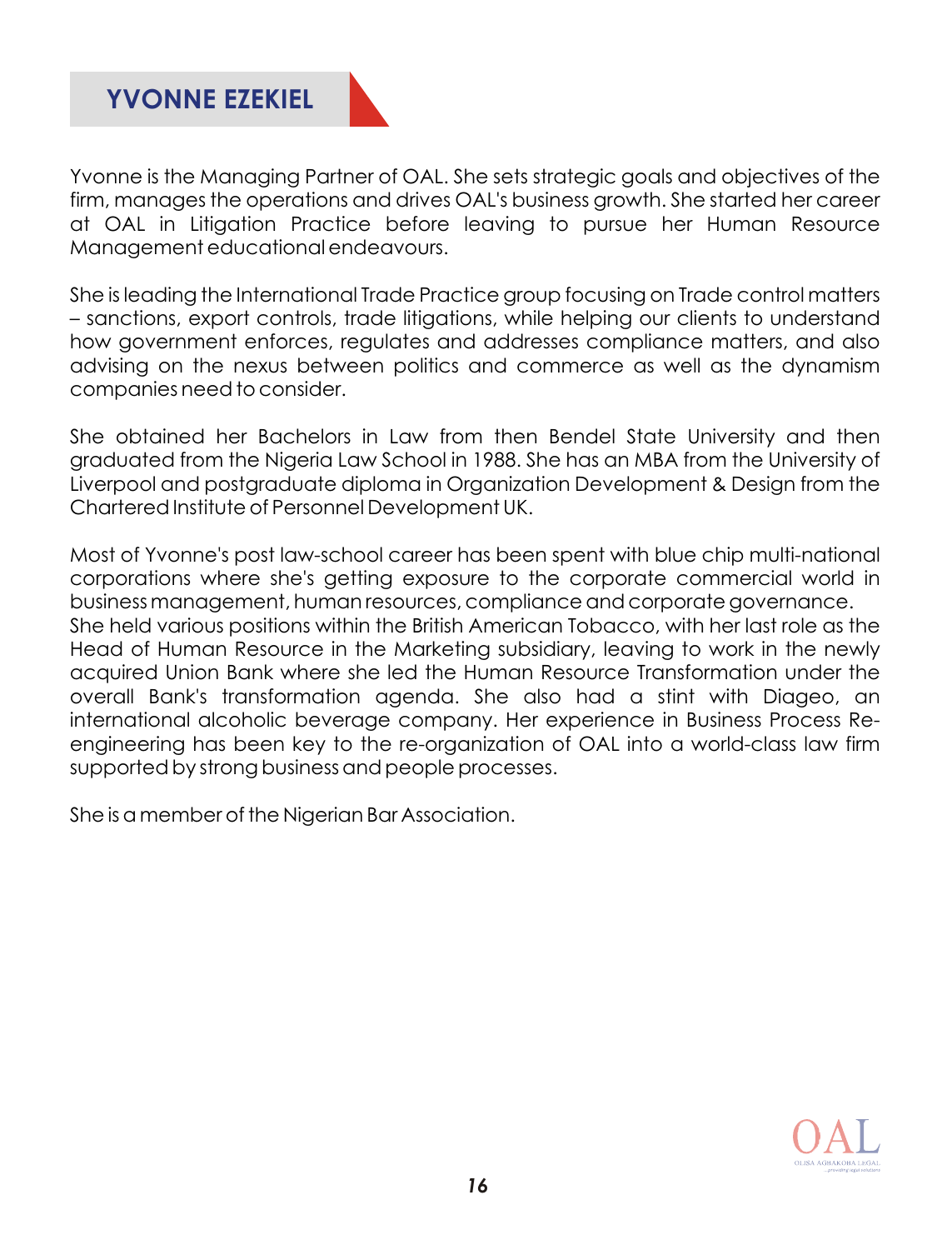### **BABATUNDE LOT OGUNGBAMILA**



Babatunde Ogungbamila is a Partner in Olisa Agbakoba Legal and heads the firm's Dispute Resolution Practice. He is also responsible for the firm's Labour and employment, banking, Natural Resources and Finance Practice Brief.

He is an astute litigator who has honed his skills of persuasive speaking from his frequent interfacing at all the levels of courts in Nigeria. Babatunde is an expert in general litigation and other alternative dispute resolution with specialization in commercial litigation, business recovery and insolvency, banking, Oil and Gas practices, taxation, labour and employment matters.

He has represented for example a major oil and gas company in defending an arbitral award of US\$50,000,000.00. Babatunde has also handled matters that resulted in the recovery of about N50 Billion for AMCON, a recovery of about N10 Billion for FAAN and also was involved in the recovery of about US\$236 million through receivership actions in relation to vessels. He has provided comprehensive legal advisory services to Banks, financial institutions, and investors with respect to their day-to-day business operations and relationship with their main regulator, the Central Bank of Nigeria.

His pragmatic approach to dispute resolution has been applied to effectively and efficiently meet particular expectations of clients even when reaching amicable resolutions in the most complex of cases. He has successfully represented numerous clients across major industries in Nigeria and has published numerous papers in international journals including the Oil, Gas and Energy Law Journal (OGEL). Tunde is a member of Insol International and a member of the Business Recovery and insolvency Practitioners of Nigeria (BRIPAN). Babatunde is also a member of the Chartered Institute of Taxation of Nigeria

An alumnus of the University of Lagos (LL. B) where he was the President of the Students' Union. Babatunde also holds an LL.M degree from the University of Dundee in Petroleum Taxation and Finance**,** at the Center for Energy, Petroleum, Mineral Law and Policy; United Kingdom.

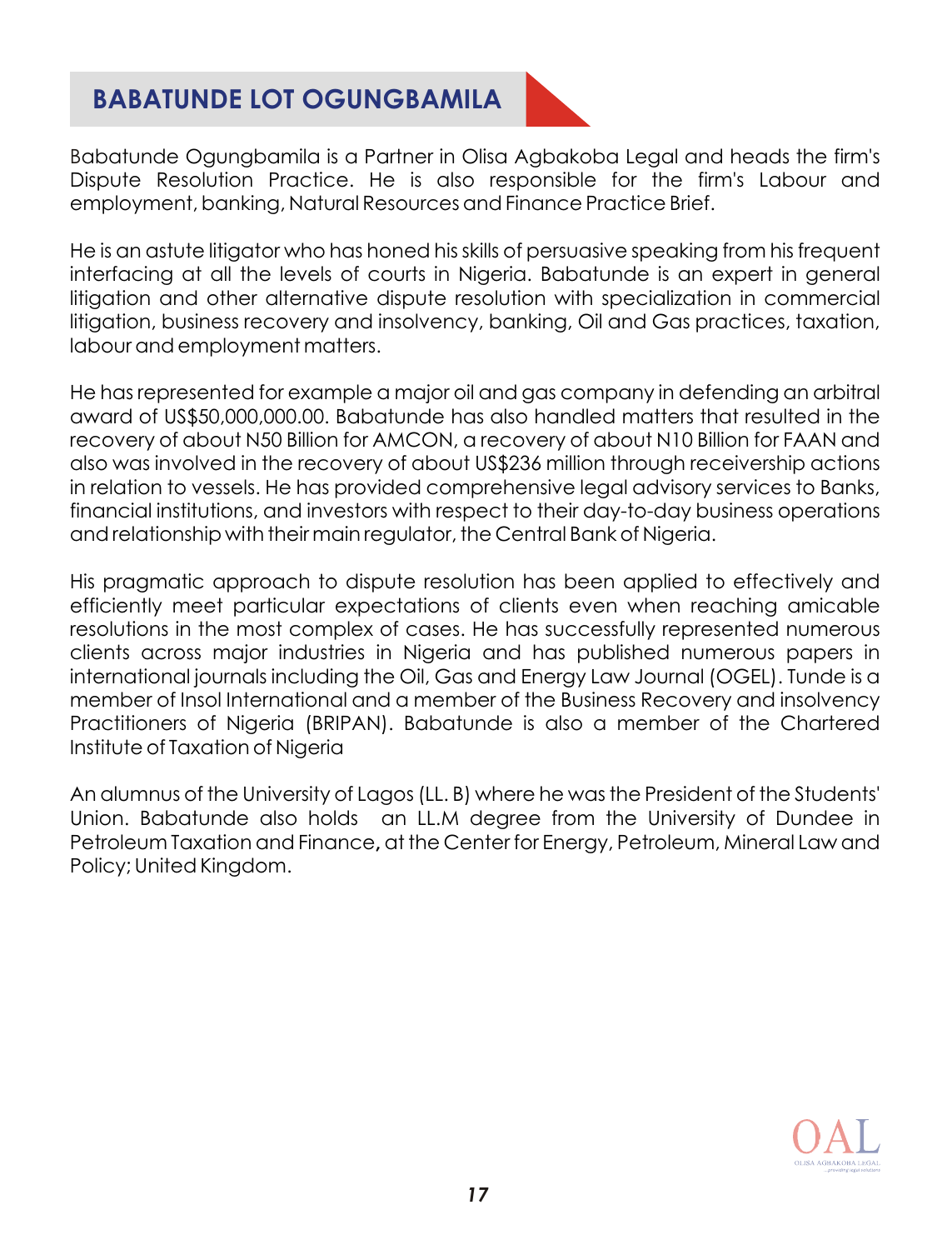## **BEVERLEY ONYEJIANYA**

Beverley Onyejianya is a regulatory and compliance professional and a lawyer. She is called to the Nigerian and UK bar. She is on the panel of neutrals at the Lagos Multi Door Court and the Lagos Court of Arbitration.

She has over 14 years professional experience in the banking and capital markets sectors in the United Kingdom and Nigeria. Her broad experience in the regulatory and compliance industry covers investment banking, brokerage and fund management sectors and has seen her hold various leadership roles in regulatory and compliance sector.

She is currently Head of the Sports, Entertainment and Tech practice at Olisa Agbakoba Legal. She is a member of the Nigerian Economic Summit Group (NESG) Sports thematic Industry group on Alternative Dispute Resolution and Youth Policy Development.

She is also a member of the Lagos Divisional Football Association. As a thought leader, Beverley has contributed to several panels such as the CNN Africa Freedom day panel on sports slavery and trafficking, she has also written a paper titled "Health Tech in Nigeria: A Legal Perspective" which mirrors the current regulatory landscape for the health tech sector in Nigeria.

She was also a panellist on the sports law session for the Benin chapter of the Young Bar Forum and the Stakeholders Roundtable on Sports Business and Dispute Resolution organised by the Lagos Chamber of Commerce International Arbitration Center (LACIAC) which she moderated.

She has facilitated courses ranging from Corporate Governance to Sports Governance for several reputable institutions such as the Lagos Court of Arbitration, Legally Engaged, Esq Legal , Legal Naija.

Beverley is a sports, entertainment and tech lawyer and creator of skills and personal development podcast called 'Develop Your A-Game'. She is a self-described lawyerpreneur.

She regularly advises a range of clients in various industries from techies, film directors and producers, sports bodies, etc.

- **Professional Memberships**
- ∞ Chartered Institute of Arbitrators and Mediators
- ∞ Nigerian Bar Association
- ∞ Attorney-Mediators Association of Nigeria
- ∞ Women in Sports Law International
- ∞ Lagos Court of Arbitration
- **Professional Affiliations**
- ∞ Chartered Institute of Securities and Investments
- ∞ Lagos MultiDoor Court

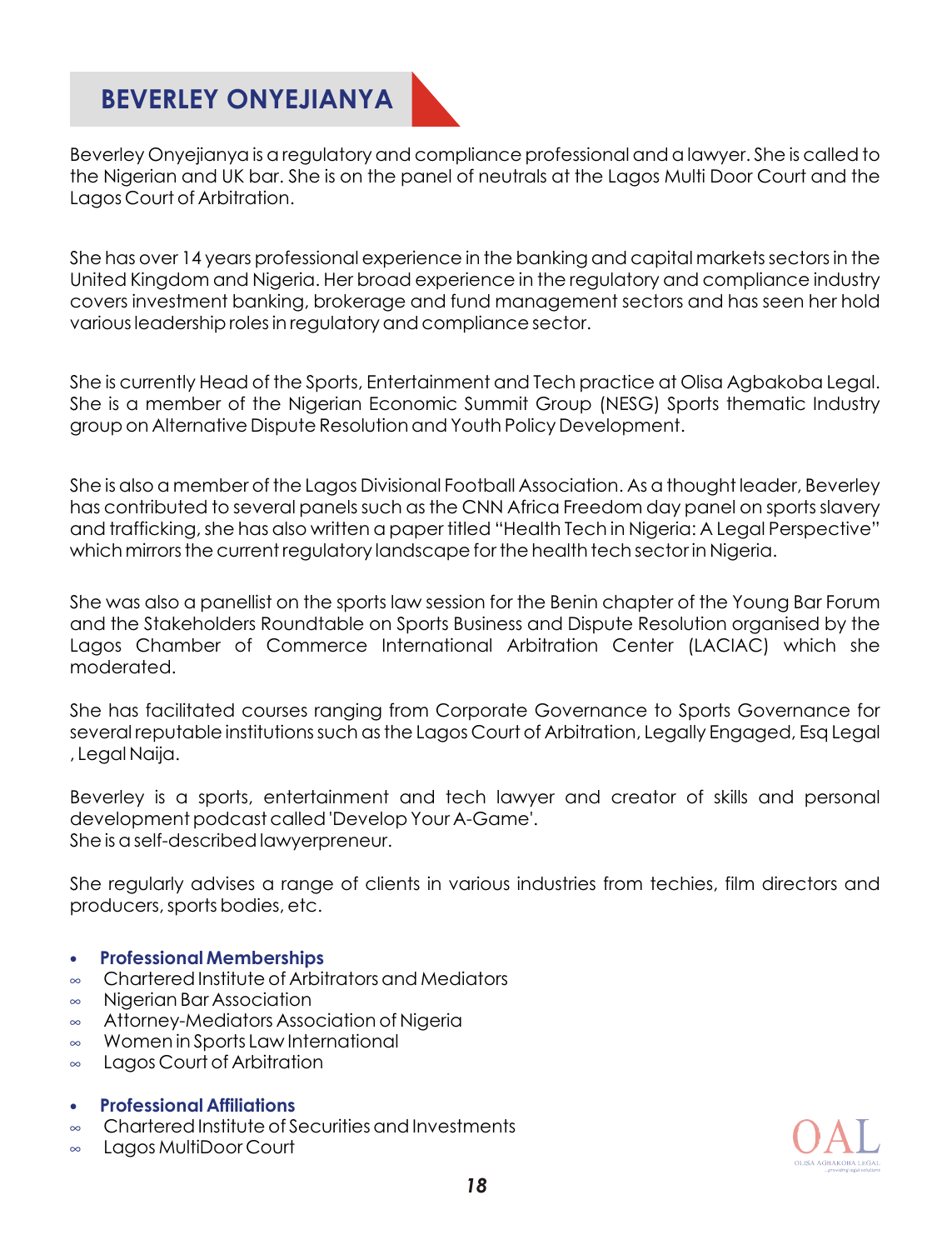### **IFEYINWA AKERELE**

lfeyinwa Akerele is an accomplished administrator with expertise in both the public and commercial sectors. She possesses exceptional personnel management abilities. She was the pioneer director general of the Nigerian Chamber of Shipping (NCS) and is a Life Member of the Governing Council. She is a member of the Board of Trustees (BOT) of the Nigerian Chamber of Shipping (NCS). Currently, she serves as Chairman of the NCS's Executive Management Committee.

lfy once served as the Executive Secretary of the Nigerian Institute of Directors (loD) and is a fellow of the Institute of Directors. lfeyinwa is vast in Governmental matters and once served as a Senior Special Assistant to the Presidential Liaison Officer by the Presidency (Senate). lfeyinwa is a firm believer in women empowerment and equal rights for women and once ran for political office in the Federal constituency.

She is the Founding Head of the Women for Women (W4W) Organization's Secretariat, a Chairman of the Nigerian Economic Summit Group (NESG) Sectoral Maritime Working Group, a member of numerous gender-biased community development projects, the founder of Childline Foundation and a consultant to UNICEF on growth monitoring. She belongs to various organisations including being: Former President/ Member of the Women's International Shipping & Trading Association (WISTA International), Ambassador Women in Maritime Africa forum WIMA, Member & Chairperson Committee on Midstream of Women in Energy Oil & Gas (WEOG).

She is a Partner at the Olisa Agbakoba Legal and serves as the practice administrator. She is the Head of OAL's Maritime Group, and liaises closely with the National Assembly on relevant maritime policies. Her strength is Advocacy for the growth and synergy of maritime/ shipping and Oil & Gas in the midstream sectors.

### **Memberships/ Affiliates:**

- ∞ Fellow Institute of Directors (FIOD)
- ∞ Member Nigerian Institute of Management ( Chartered) (NIM)
- ∞ Member & Ambassador for Women in Maritime Africa WIMA (an African Union affiliate)
- ∞ Alumni of the University of Cambridge Anatomy of Shipping Course
- ∞ Member Chartered Institute Of Arbitration (Nigeria)
- ∞ Member Nigerian Economic Summit Group (NESG)
- ∞ President of Women in Shipping & Trade (WISTA)
- ∞ A Role-Model Women In Logistics And Transportation Nigeria (WILAT)
- ∞ Women Energy Oil & Gas (WEOG)

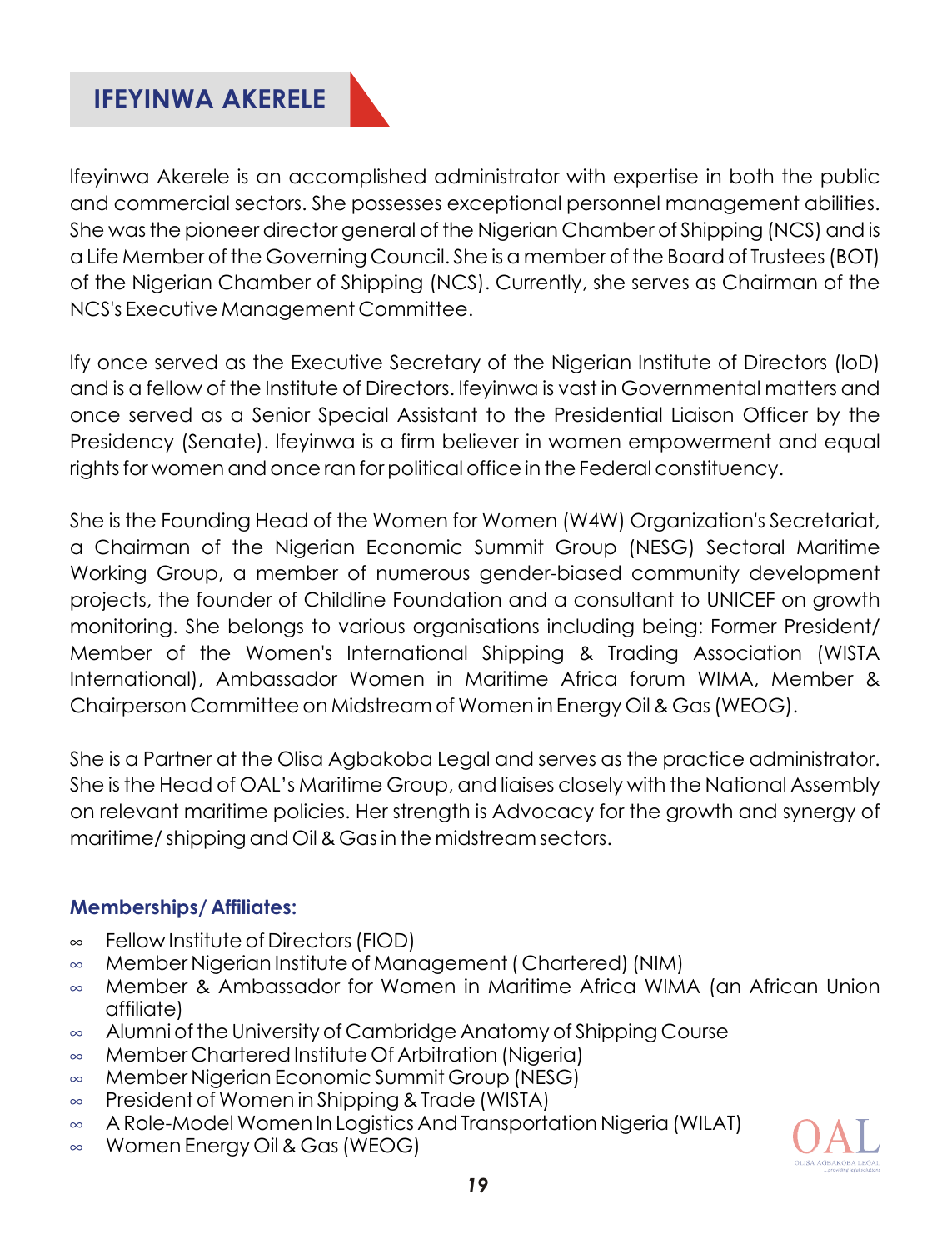## **OSITA FRANKLIN OKORO**

Osita Franklin Okoro possesses 20 years cognate experience in legal practice, management, public policy, compliance, project management, regulation, institutional and legal reforms, governance, public sector engagement, business development and organizational development.

Prior to joining Olisa Agbakoba Legal, Osita had worked as the Policy and Strategy Adviser to the President of Nigerian Bar Association, NBA and the Executive Director of the NBA for a combined period of 10 years. His work at the NBA not only included engagement of Public Sector Ministries, Departments and Agencies and regulation of the legal profession in Nigeria, it also involved handling public interest litigation cases and projects. In the course of his public interest work at NBA, Osita honed his skills in developing programmes, managing projects and building partnerships with international organizations, development partners and Embassies.

While serving as the Policy & Strategy Adviser to the President of NBA, Osita also worked as a Partner in A & E Law Partnership, a law firm that specializes in Public Private Partnership, PPP, and Public Finance Management. AtA & E Law Partnership, Osita was part of the team that advised State and Federal government Agencies on PPP Projects and Public Finance Management.

Osita has travelled widely across all continents for diverse training programmes and conferences.

#### **Professional Memberships:**

- ∞ Nigerian Bar Association
- ∞ International Bar Association
- ∞ Pan African Lawyers Union

#### **Professional Memberships:**

- ∞ Negotiations and Conflict Management Group
- ∞ Abuja Chamber of Commerce and Industry
- ∞ Legislative Advocacy Core Group

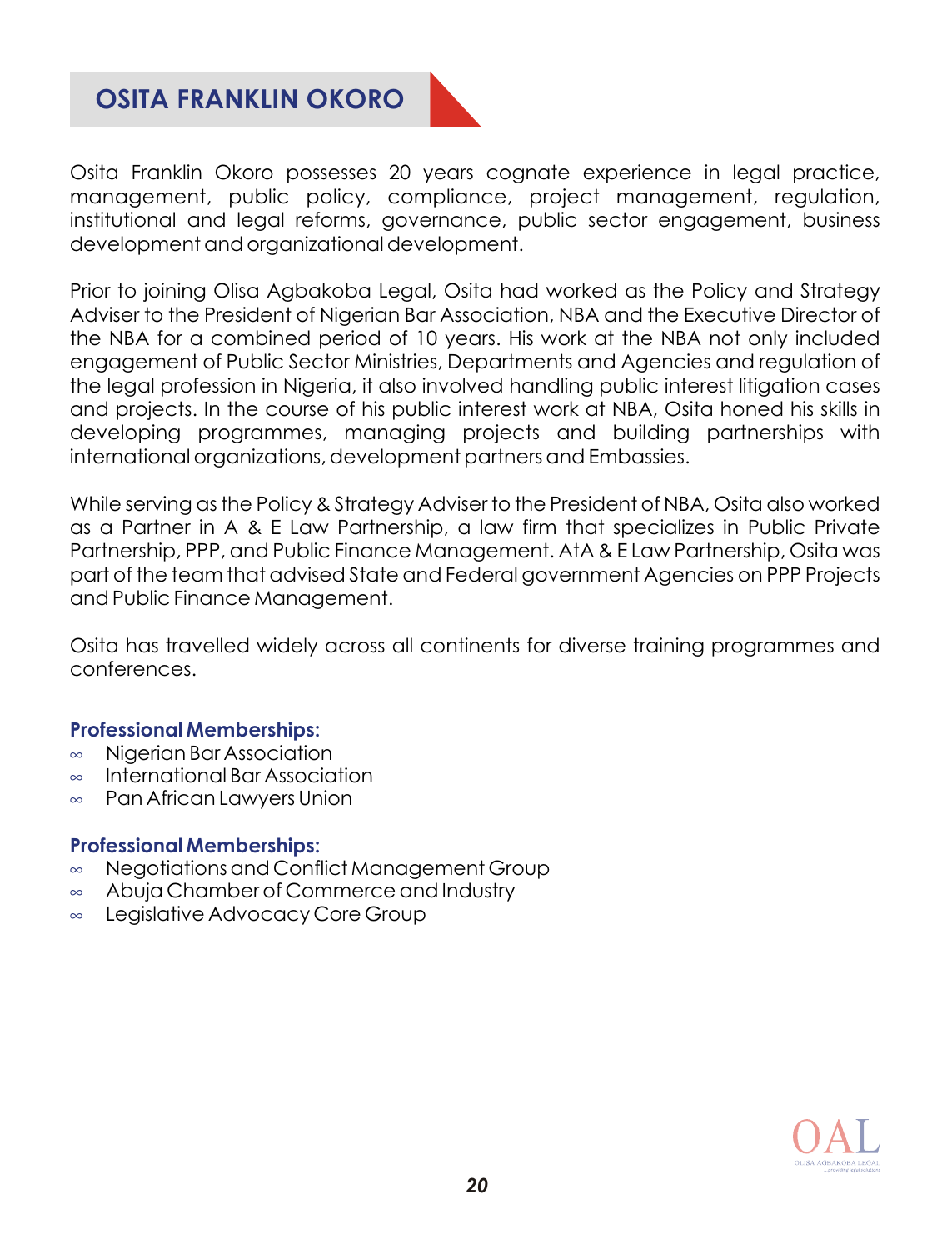# **OAL SYNERGY PARTNERS**



**FRANCIS CHIGOZIE MONEKE**  SYNERGY PARTNER

Francis Chigozie Moneke ESQ. LLM (London) is a Barrister and Solicitor of the Supreme Court of Nigeria. He holds an LLB degree (2.1) from Nnamdi Azikiwe University, Awka; and was admitted to the Nigerian Bar in 2004.

For his academic excellence and robust public interest advocacy through consistent publication of articles on human rights, public policy and justice issues, he was in 2009 awarded the prestigious Chevening Scholarship by the British Foreign and Commonwealth Office to study for advanced degree in Human Rights, Conflict and Justice at the reputable School of Oriental and African Studies, University of London, where he obtained an LLM degree with distinction in 2010.

Francis has successfully prosecuted numerous public interest and human rights as well as diverse civil cases in various superior courts of record in Nigeria. To his credit are over 100 articles published in newspapers and journals diverse legal and public policy issues. He has trained more than 3,000 police officers in Nigeria on human rights, rule of law and conflict management. Francis has anchored and facilitated training and capacity building programmes for lawyers, young professionals and youth corps members across the country. Francis has attended numerous national and international conferences on human rights, public interest advocacy, conflict management and peace studies.



Lilian Agbakoba has over 4 decades experience as a Corporate Solicitor specializing in Commercial Practice, Business Development, Business Management, Real Estate Letting and Sales, Real Estate Advisory Consultancy, Property Development and Property Facility Management.

As a Real Estate Consultant, she offers high profile clients advise on property investment opportunities and provide choice residential properties to meet their lifestyle needs.

She has worked over the last 40 years as Group Legal Manager, Group Company Secretary/Director in Michelin Group Of Companies in Nigeria.

She has worked over the last 40 years as Group Legal Manager, Group Company Secretary/Director in Michelin Group Of Companies in Nigeria. In the last 17 years. She has held the

position of Managing Director of Beverly & Sam Properties engaged in commercial and residential lettings and sales.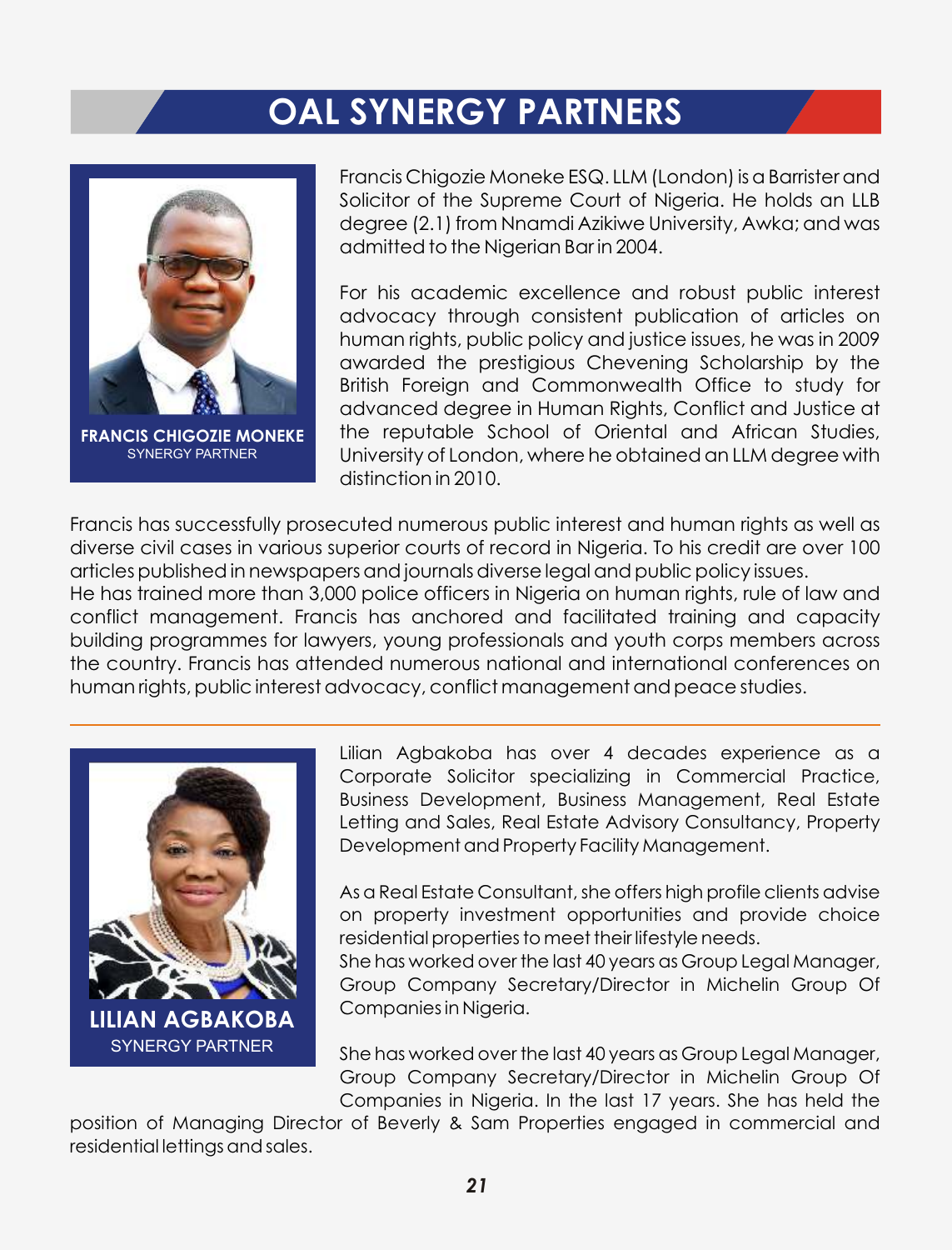

**LADY DEBBIE N. OBODOUKWU** SYNERGY PARTNER

Lady Debbie N. Obodoukwu works as a synergy partner at Olisa Agbakoba Legal, she is also the Principal Counsel of Lady Debbie N. Obodoukwu & CO. She has appeared in many cases before State and Federal High Courts, Court of Appeal and Supreme Court and Election Tribunals.

She worked as a counsel in Federal Ministry of Justice, Lagos and later as Associate Partner of Dickson D.I Osuala & Co. Very proficient in Company law, Litigation, commercial law and recovery of loans and debts, enforcement of fundamental rights, law, mergers and acquisition, conciliation and arbitration and trademarks training.

She is a member of many Professional Bodies amongst which but few are: Nigeria Bar Association (NBA), International Bar

Association (IBA), Nigeria Institute of International Affairs (NIIA), Federation of International Women Lawyers (FIDA), Chartered Institute of Arbitration (Nigeria), Nigeria Maritime Law Association, International Member – Maritime Law Committee of I.B.A



Jean Chiazor Anishere is a Senior Advocate of Nigeria and one of Nigeria's most prominent lawyers and a successful author, having already written three volumes of *Essays in Admiralty –* a comprehensive collection of essays and learned papers focused on maritime law – with a fourth volume in for publication.

Jean is the Editor – In – Chief of Admiralty Law Reports of Nigeria, volumes 1 – 18 (A compendium of Judgments on Admiralty Matters in Nigeria, through the Federal High Courts to the Supreme Court of Nigeria) with a comprehensive index of cases published so far.

She holds a Bachelor of Laws Degree (LLB) from Obafemi Awolowo University, Ile-Ife, 1985; Master of Laws; LLM-University

of Lagos and Master in Transport Management-Ladoke Akintola University. Called to the Nigerian Bar in 1986, and sworn Notary Public, in 1990. Awarded International Women of the Year 1997-1998 by the International Biographical Centre of Cambridge in recognition of her services to law, and the International Professional of the Year 2005, for her excellent practice in the field of law.

She's a member of the International Bar Association, The Nigerian Bar Association, Chartered Institute of Arbitrators (UK), Maritime Arbitrators Association of Nigeria, Nigerian Maritime Law Association, Past President, WISTA-Nigeria; Past President, African Women in Maritime Organization (WIMAFRICA); Role Model-Women in Transport and Logistics-Nigeria.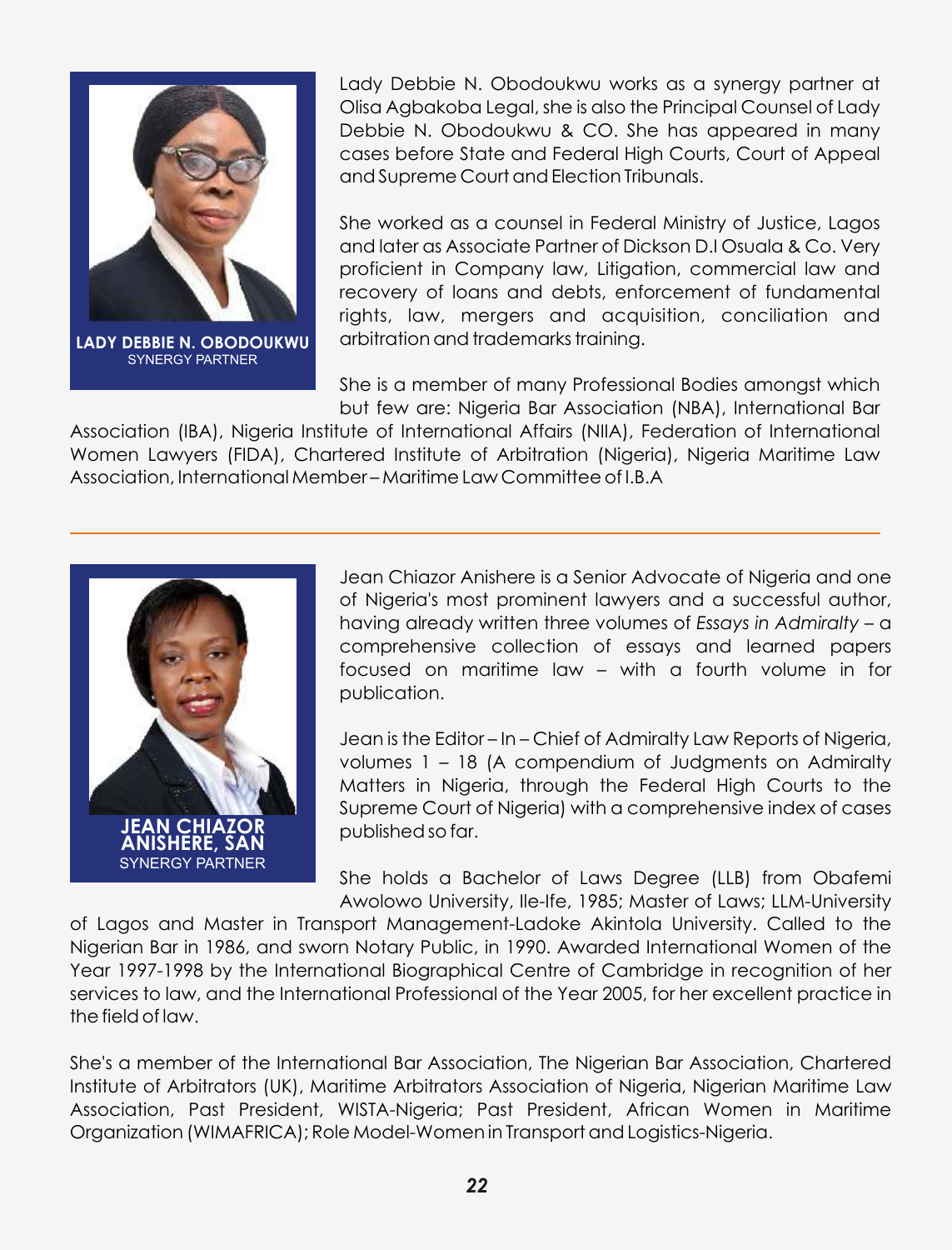

Dr Balonwu is skilled in Corporate and Commercial Law, Intellectual Property Law, Arbitration and Alternative Dispute Resolution.Dr. Balonwu holds a Doctorate Degree from the University of California, Berkeley, an LLM from University College London (UCL) and an LLB(Hons) from the University of Manchester. She also holds a BL from the Nigerian Law School and a JSD, from University of California, Berkeley, United States of America.

Dr Balonwu is called to the Bar of England and Wales, the New York City Bar and the Nigerian Bar. She is also a member of the Chartered Institute of Arbitrators, United Kingdom. Dr. Nkiru Balonwu chairs the African Women on Board (AWB), an independent non-profit dedicated to advancing narratives and improving realities for women and girls of African heritage,

globally. She is also Founder and CEO of RDF Strategies, an organisational strategy and stakeholder engagement firm focused on strategic communication, reputation management, strategic cause partnerships, investor communication and government relations. She is passionate about the empowerment of African women, Dr. Balonwu has advised various government agencies, political parties and private sector organisations on how to engage women in politics, in the workplace and as consumers. She sits on the boards of several organisations and not for profits, and advises various creative industry and technology start-ups on go-to-market strategies.

She is a recipient of the Powerlist UK International award, in recognition of her work as founder of African Women on Board (AWB). The Powerlist UK award is given to persons based outside of the UK considered to have distinguished themselves as innovators, change-makers and persons of considerable influence.



Anne Uruegi Agi, LL.B, an experienced legal practitioner with a proven track record of successfully managing simultaneous projects and meeting deadlines consistently and accurately, was born in Ogoja LGA of Cross River State. She was called to the Nigerian Bar in 2005 and in 2009, obtained a Masters in Law (LL.M) from the University of Ibadan, Nigeria, majoring in Human Rights and Corporate Legal Practice.

From 2005 till date, (a period of 16 years), Ms Agi has been in full time legal practice with a team of seasoned legal gurus engaging in research work, litigation, commercial transactions, conveyancing & Corporate Practice.

Ms Anne Agi holds a Certificate in Space Law and Policy from the International Academy of Space Law (IASL), Russia and is a

member of the African space community, a Member of the Women in Aerospace Community, a member of the Nigerian Bar Association, a member of the International Federation of Women Lawyers (FIDA) and a member of the African Women Lawyers Association (AWLA).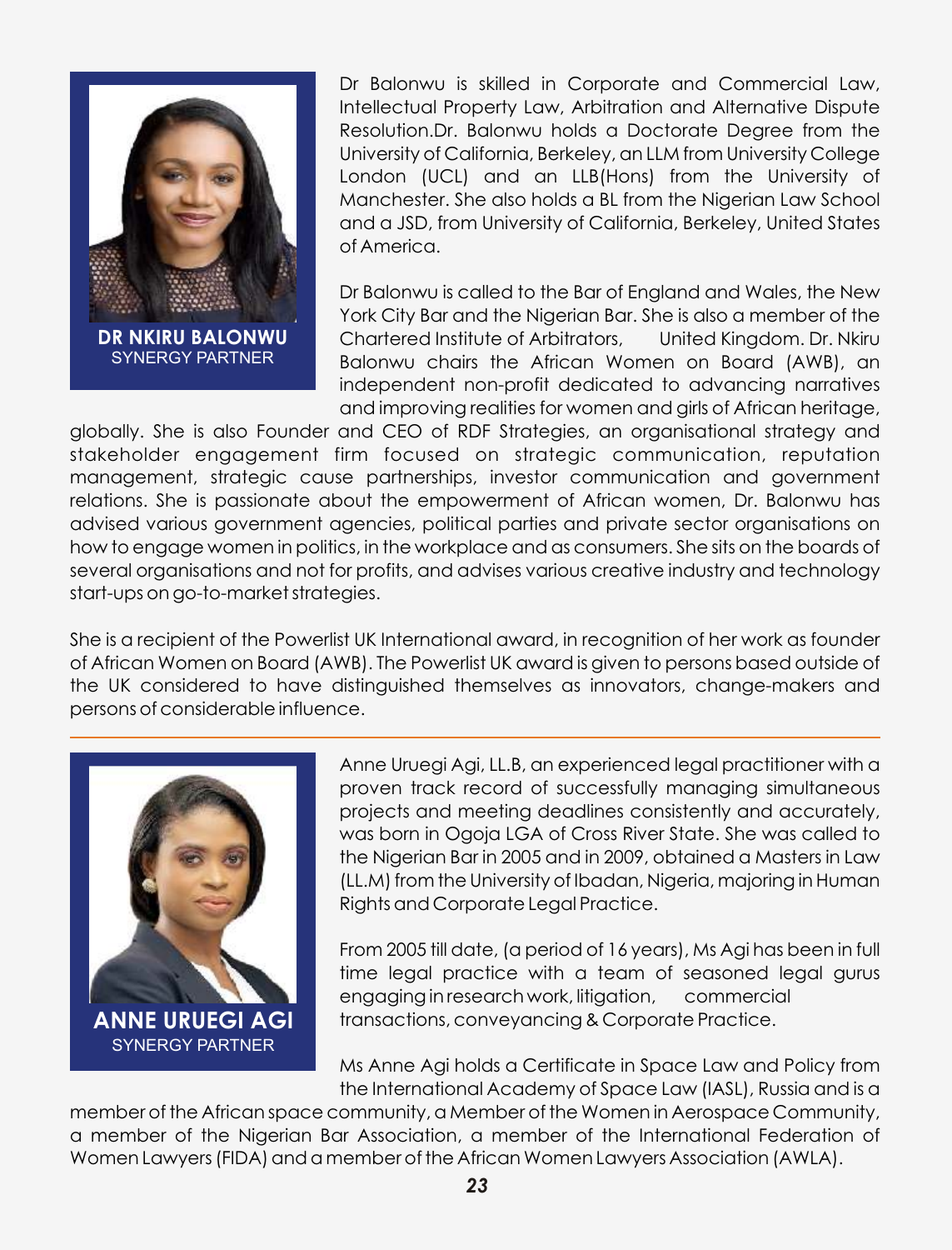

Honourable Justice Folashade Bankole-Oki is a retired High Court Judge of the Lagos State Judiciary and a Fellow of the Chartered Institute of Arbitrators (United Kingdom). Over the years, she has successfully presided over several high-profile disputes as a Judge, domestic Arbitrator and as an International Arbitrator in commercial, construction, civil, labour disputes. Fellow, Chartered Institute of Arbitrators, United Kingdom 2008.

Prior to her appointment to the High Court of the Lagos State Judiciary in 2013, she was engaged both as an accredited Faculty Tutor and Assessor at the Nigerian Branch of the Chartered Institute of Arbitrators (UK).

She has served on the Committee of the Lagos State Judiciary

Settlement Week, a product of the LAGOS MULTI-DOOR COURTHOUSE, which caters for diverse Alternative Dispute Resolution matters. Justice Bankole-Oki, is often called upon to sit as a panelist or give talks at various Arbitration or ADR conferences or workshops in Nigeria and internationally.

Her Lordship retired from the Bench in 2019 after an impactful and an unblemished tenure on her retirement, Her Lordship hit the ground running, straight back into her Arbitration practice, bringing along with her the added advantage of a vast experience on the Bench.

Her Lordship currently works as a Legal Consultant and Arbitrator.

In her capacity as an Accredited Faculty Tutor and Assessor at the Chartered Institute of Arbitrators (UK), Justice Bankole-Oki tutors and assesses new and existing members of the Institute.



**CHARLIE-LOUISE AKINTILO** ASSOCIATE SYNERGY PARTNER

Profiled as a Next Generation Legal Trailblazer at the UK-Afia first virtual Trade Mission for the Ministry of Justice, UK, Charlie-Louise is an expericed Legal Counsel and offshore Associate with over 5 years PQE.

Highly effective at providing legal advice and guidance to market-leading multinational corporations in the Software and Saas Industries, she is an innovative and strong legal professional skilled in matters concerning Technology, Intellectual Property, GDPR, Software Licensing Agreements and corporate Governance.

Adoptable and able to thrive in dynamic and fast paced environments, Charlie-Louise has led commercials negotiations for Private Equity, Private and Public

companies worldwide.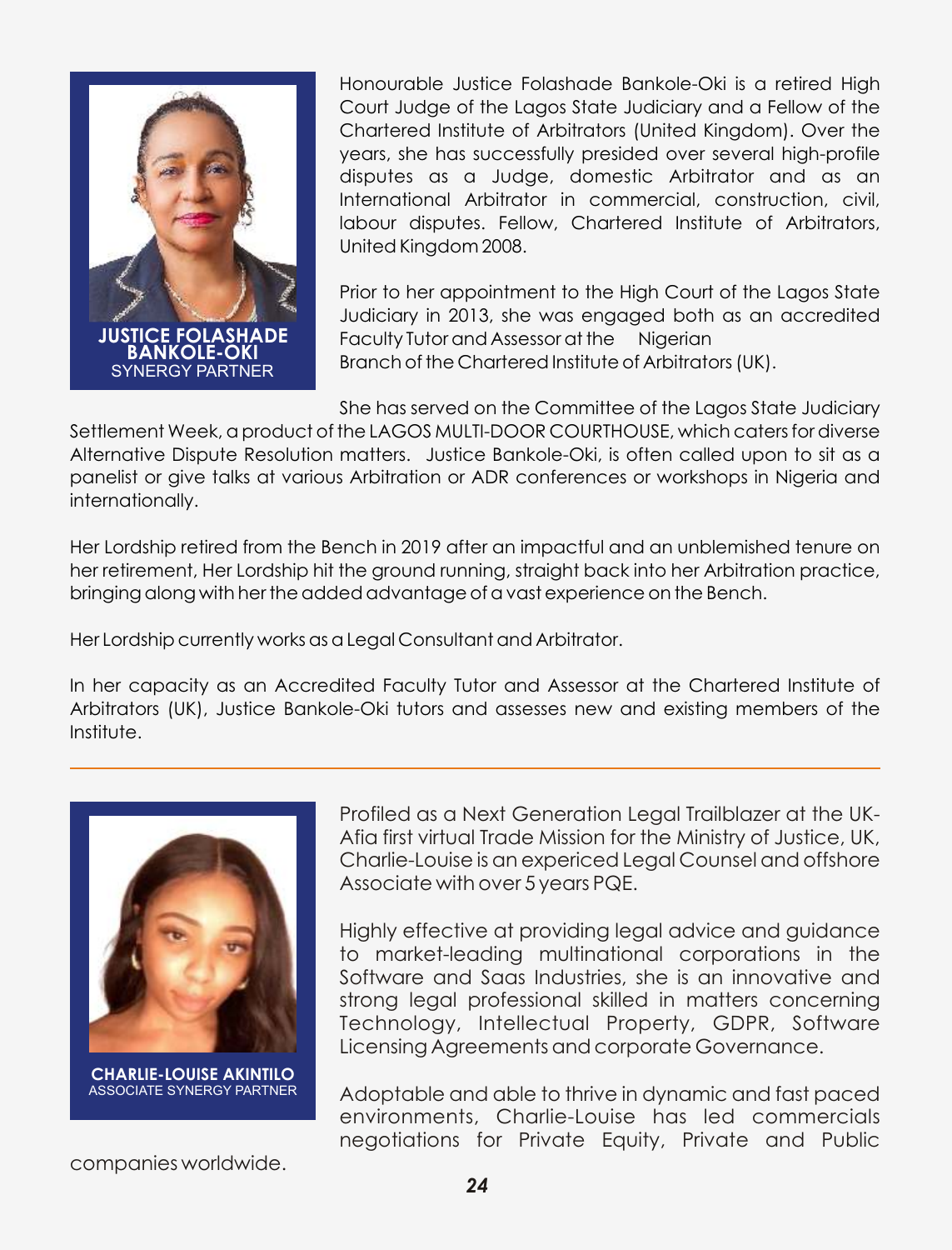## **CORPORATE SOCIAL RESPONSIBILITY (CSR)**

e at OAL recognize the fact that we are a part of the larger society, as such;<br>there is need for us to find ways to give back to the society and improve the wellbeing of our community. OAL takes the health and safety of our employees very seriously and we find ways to keep our community aware of health and safety measures.

OAL is dedicated to protecting the Human Rights. We are a committed equal opportunity employer and abide by all fair labour practices and we ensure that our activities do not directly or indirectly violate Human Rights. OAL also through a registered Non- Governmental Organization known as Human Right Law Services (HURILAWS) provides pro-bono legal services to indigent clients whose fundamental rights have been infringed.

We have a budget for monetary donations/sponsorships. These donations aim to advance education and community events and alleviate those in need. E.g. assisting indigent Nigerian law students pay for their tuition at the Nigerian Law School. We encourage our employees to volunteer through programs organized internally and externally. We organize and hold periodic Career Talk with Pupils and Students of several schools within and outside our catchment.

OAL is also aware of the need to protect the natural environment by taking up initiatives to improve the social and environmental wellbeing of those in its catchment. One of such initiatives was a visit to Ladi Lak Nursery and Primary School, Apapa; to train the pupils on the importance of hygiene and provide them with facilities that promote environmental cleanliness

OAL promotes CSR oriented management; placing utmost importance on conducting all its activities with integrity.

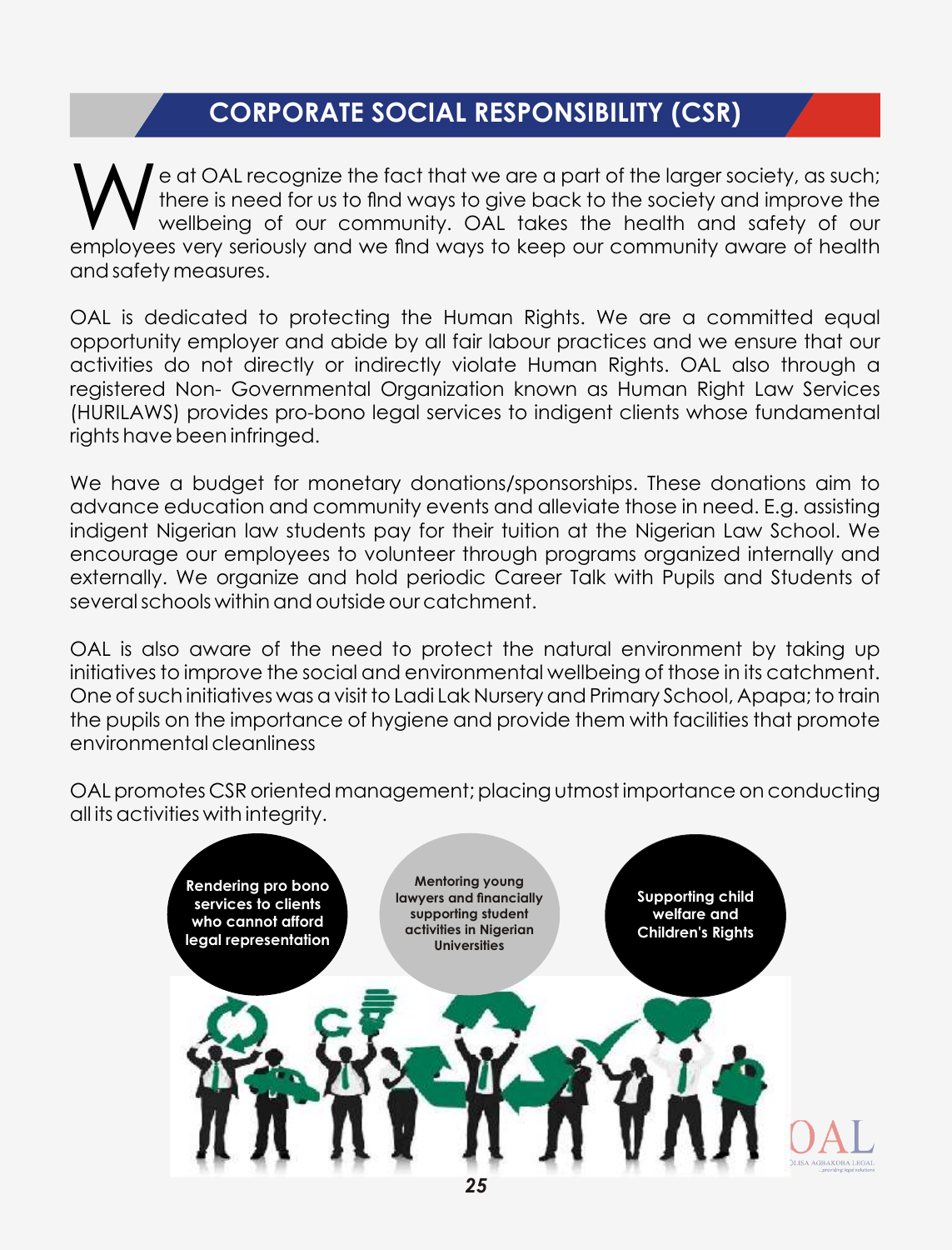### **TEAM OAL IN ACTION FOR ITS CSR AT LADY LAK SCHOOL, APAPA**



### **OAL WINS BANKOLE OLUMIDE ALUKO (BOA) LAWYERS LEAGUE**



### **OAL IN COLLABORATION WITH SME 100**

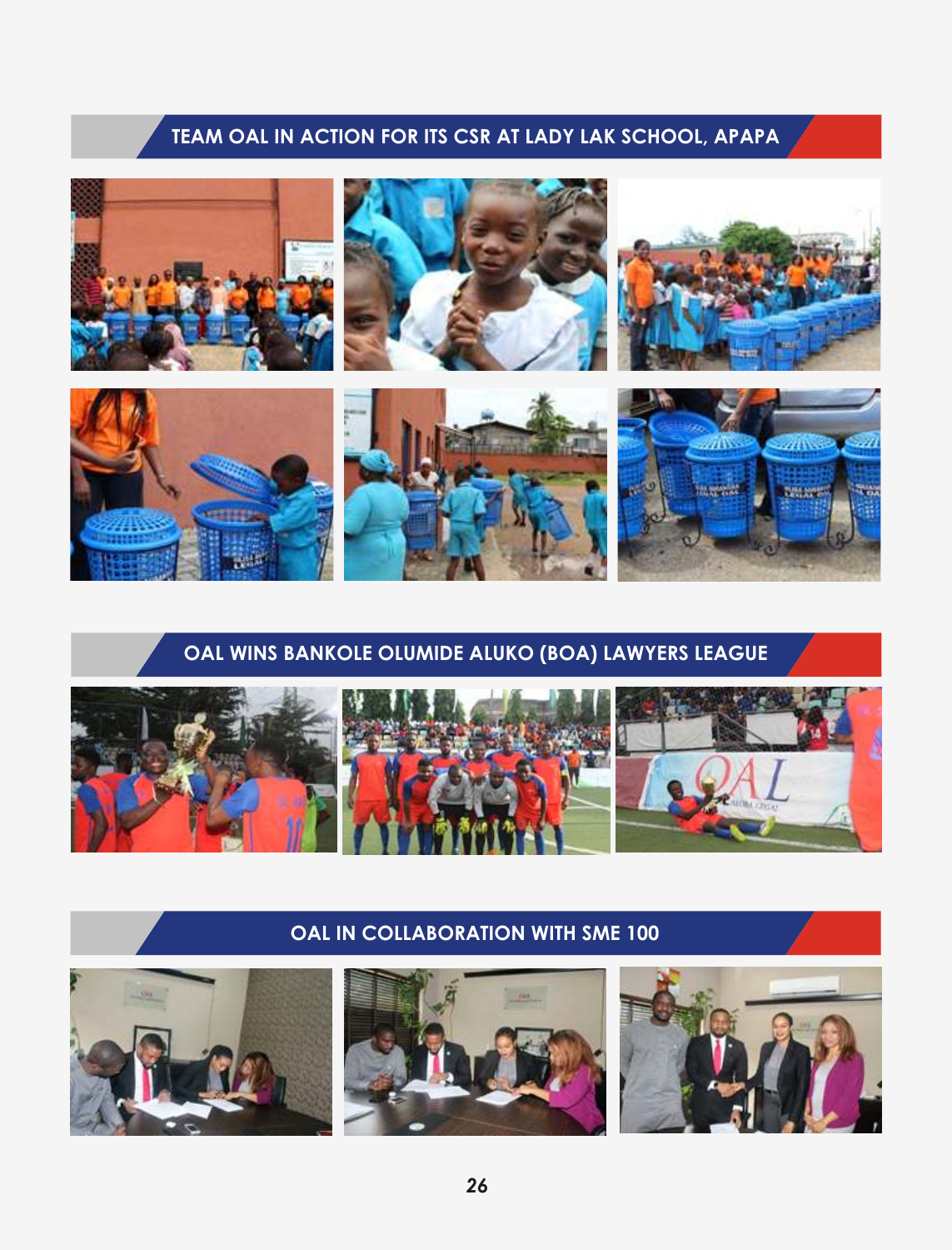# **OAL SYNERGY**

At OAL we understand that global trends are moving in the direction of collaboration and alliances. Law firms are not left out, as they follow where business leads. We have created the OAL Synergy Partnership Network for specific transactions within and outside jurisdiction where pooling resources will be more beneficial.

Given the global trend, we at OAL believe that if lawyers can aggregate, however loosely to deliver services, an opportunity can be created for a mutually benefiting synergy. We are constantly revitalizing and expanding our networks of professionals to deliver services in different areas not just law.

We are pleased to have you come on board as a Synergy Partner. We look forward to hearing from professionals who share our vision and are willing to be part of our Synergy Network.



### **OAL FRIENDS' LIST**

Our friends are borne out of our well nurtured connections with international law firms. We have formed strong working relationships with law firms in Europe, Asia, America and Africa. Our lawyers are global citizens, they are members of professional bodies within and beyond Africa. Our lawyers are regularly exposed to secondment opportunities globally. This allows us to offer a full range of services to our clients across various jurisdictions.

We particularly believe that there is strength in numbers and are constantly leveraging on the strengths and resources within the African continent. Across the African flora and fauna and amidst the rich cultural heritage we find a common ground for economic growth through development law. Our Africa friends list includes top tier law firms in Kenya, South Africa and Ghana that are passionate about legal development within the continent. We are constantly expanding our global reach and are open to forming working relations with leading law firms globally.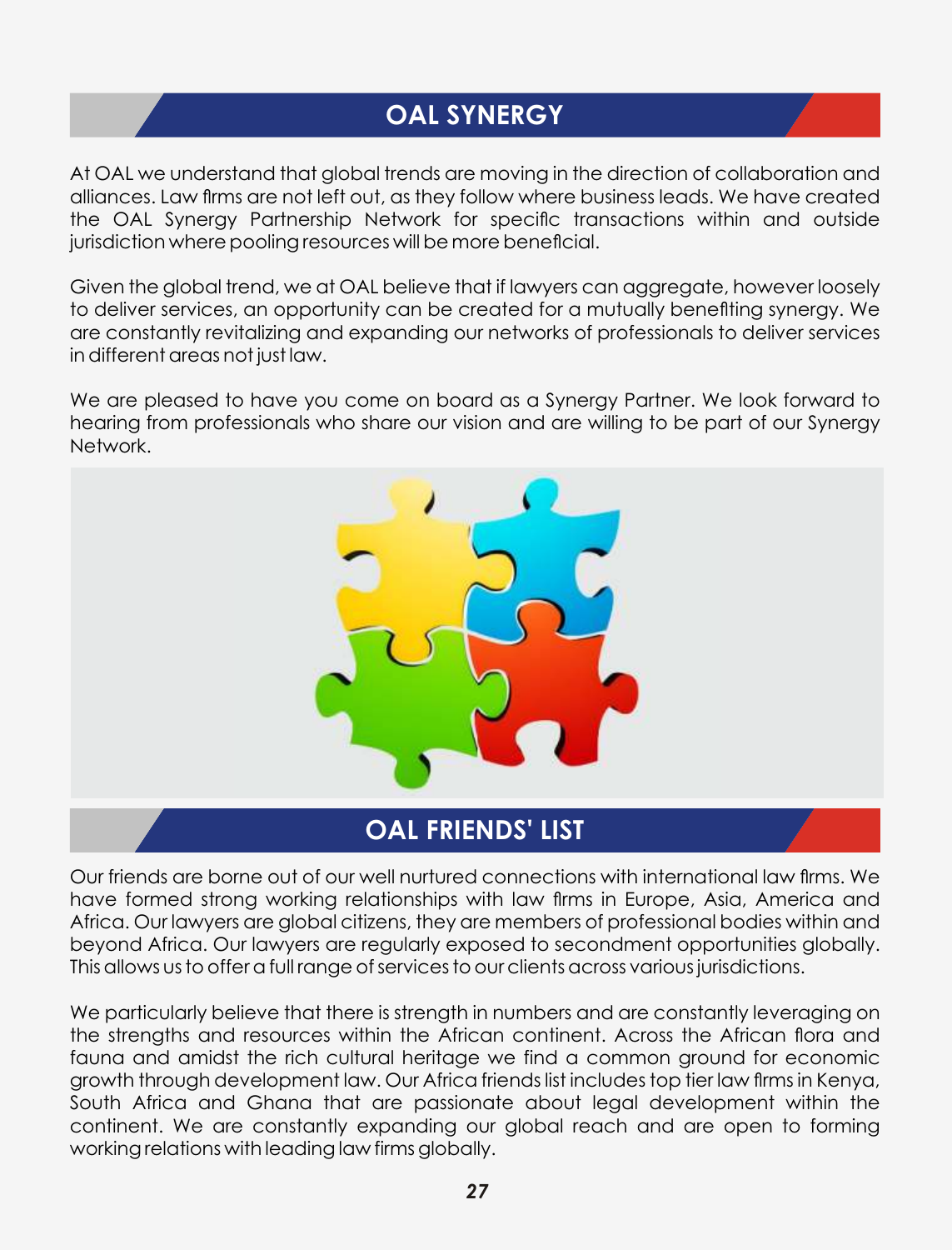### **MEMBERSHIP**

- ∞ BUSINESS RECOVERY & INSOLVENCY PRACTIONERS OF NIGERIA (BRIPAN)
- ∞ CAPITAL MARKETS SOLICITORS ASSOCIATION
- ∞ FRANCO NIGERIAN CHAMBER OF COMMERCE & INDUSTRY
- ∞ NIGERIA SOUTH AFRICA CHAMBER OF COMMERCE & INDUSTRY
- ∞ RISK MANAGEMENT ASSOCIATION OF NIGERIA (RIMAN)
- ∞ NIGERIAN INSTITUTE OF CHARTERED ARBITRATORS
- ∞ LAGOS COURT OF ARBITRATION ARBITRAL WOMEN
- ∞ CHARTERED INSTITUTE OF BANKERS
- ∞ CHARTERED INSTITUTE OF ARBITRATORS
- ∞ INSTITUTE OF DIRECTORS
- ∞ NIGERIAN BAR ASSOCIATION
- ∞ INTERLEGAL
- ∞ INTERNATIONAL BAR ASSOCIATION
- ∞ LAGOS CHAMBER OF COMMERCE & INDUSTRY
- ∞ LONDON COURT OF INTERNATIONAL ARBITRATION
- ∞ MARITIME ARBITRATORS ASSOCIATION OF NIGERIA
- ∞ NIGERIAN BRITISH CHAMBER OF COMMERCE
- ∞ NIGERIAN-MARITIME LAW ASSOCIATION
- ∞ NEGOTIATION & CONFLICT MANAGEMENT GROUP
- ∞ WOMEN INTERNATIONAL SHIPPING & TRADE ASSOCIATION
- ∞ NIGERIAN SOCIETY OF INTERNATIONAL LAW
- ∞ INTELLECTUAL PROPERTY LAW ASSOCIATION OF NIGERIA
- ∞ NIGERIAN CHAMBER OF SHIPPING